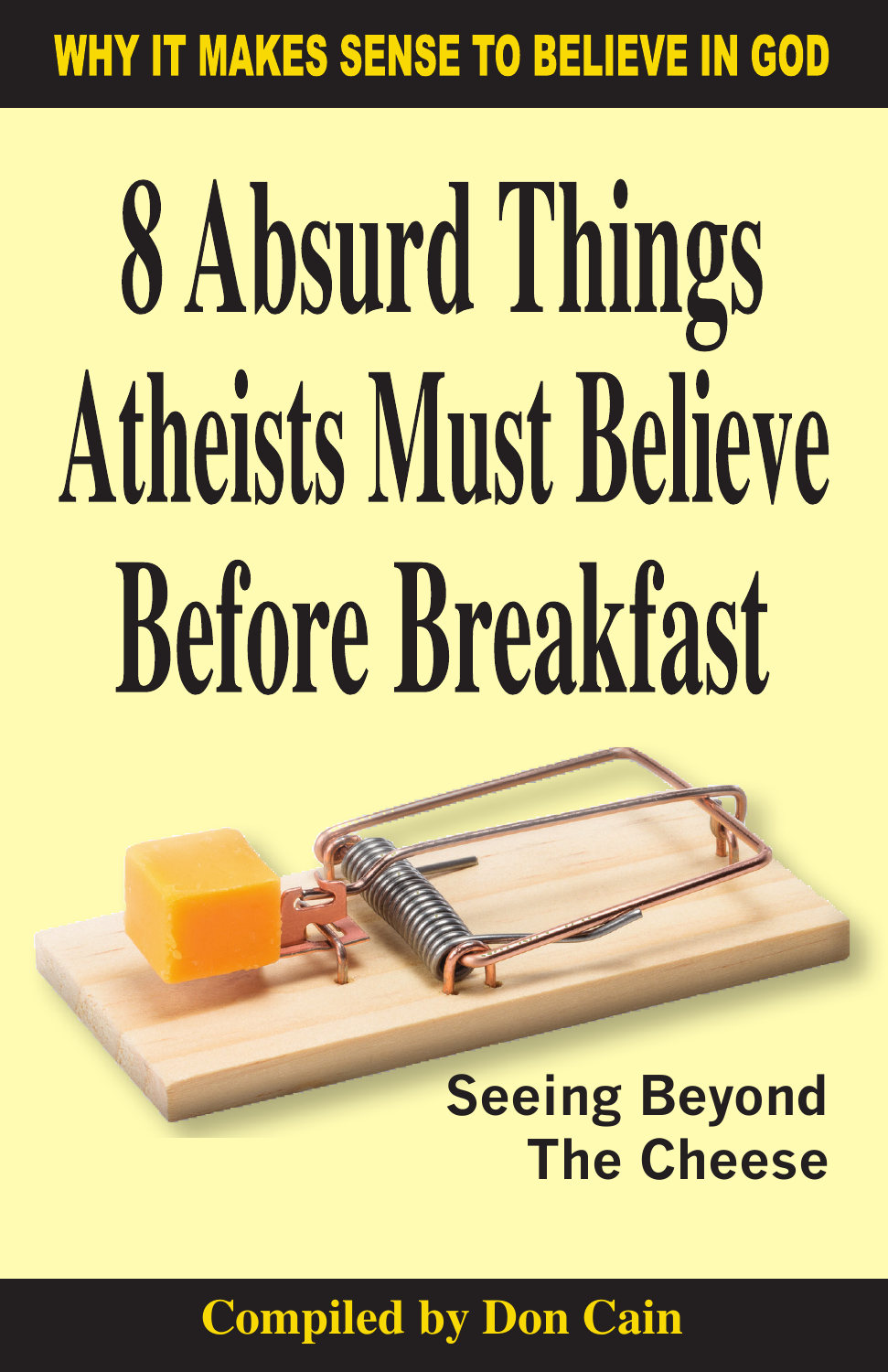# Seeing Beyond The Cheese

The cheese equals "no God," which is perceived as personal freedom (the illusion of autonomy). The "hammer" in the trap *represents the consequences with God out of the picture*. Sadly, under the guise of science, we have gone for the cheese and not seen the resulting consequences.

With "no God" *in the final analysis,* nothing matters. In fact, with God out of the picture, all that remains is:

- No meaning
- No value
- No significance
- No purpose
- No hope

(and some may think)

• No restraints against evil impulses

# **8 Impossible Things Atheists Must Believe Before Breakfast**

- **ONE** Nothing created everything
- **TWO** Chaos created order
- **THREE** Non-Life created life
- **FOUR** Non-Consciousness created consciousness
- **FIVE** Non-Personal created personal
- **SIX** Non-Rational created rational
- **SEVEN** Blind created vision
- **EIGHT** Deaf created hearing

### **…AND WHO KNOWS WHAT ELSE AND HOW MUCH MORE**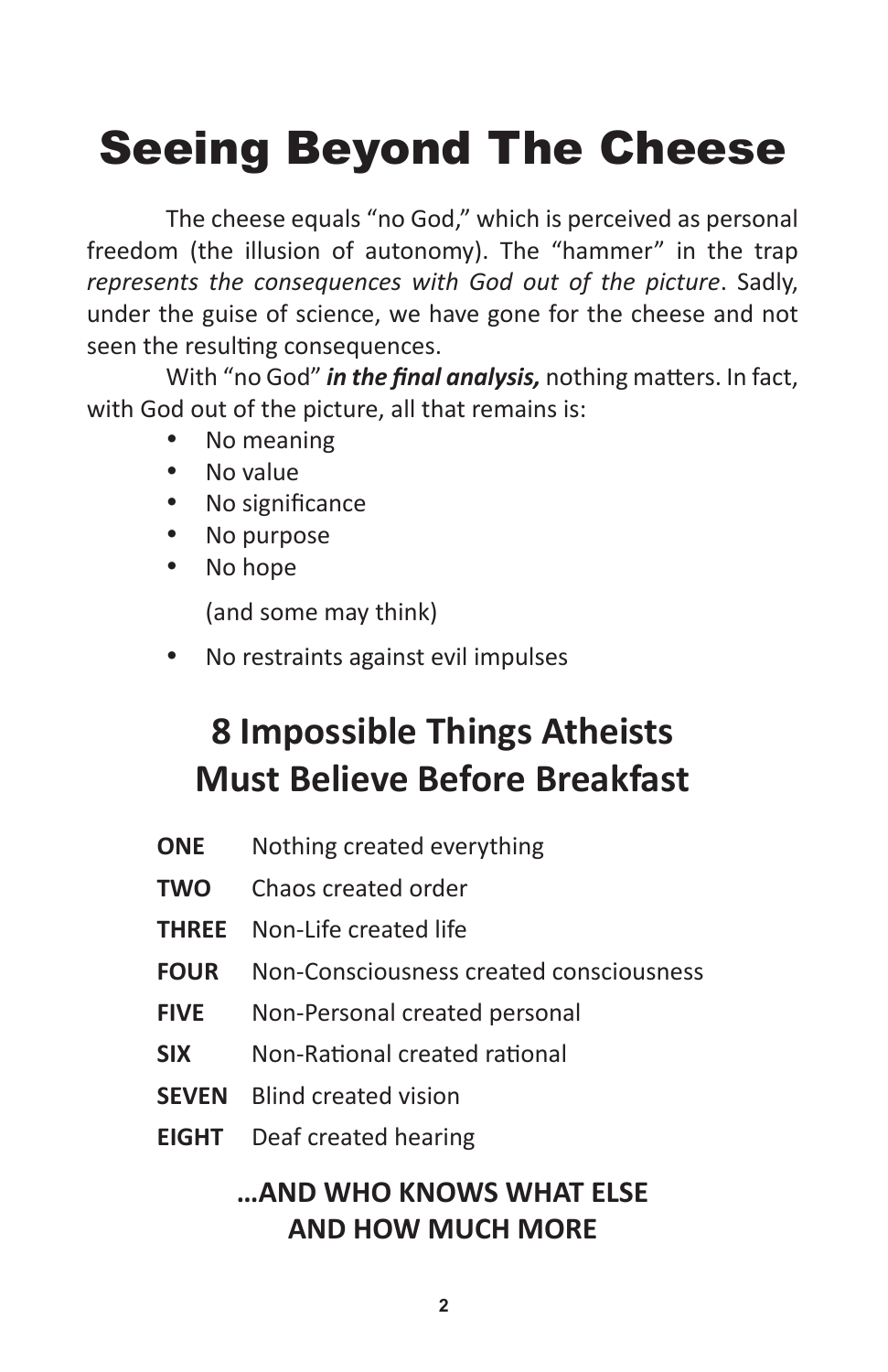I selection or Big Bang cosmology have proved God does f you have been told science, evolution, natural not exist – then you have been lied to. They are not telling you the truth.

Those theories are only attempts at alternate explanations of things without acknowledging God.

What scientific evidence could possibly prove that something that happened in the past was caused by invisible force "A" (evolution) and not by invisible force "B" (God)?

Where would you start? Can you even conceive how such a thing could be tested? How could it be verified? The Scientific Method is clear and plain: the process must be *observable*, *repeatable*, and *verifiable* by an independent third party.

Yet it can seem that most of the scientists, educators, and highly intelligent people want to believe that evolution and natural selection are true science, and that science has ruled against the existence of God. Therefore they live as if He does not exist. And they often persuade the rest of us that they are right and justified in this belief. (Even a casual look at society today reveals the bankruptcy of that foundation.)

There is no conceivable way to prove or disprove evolution, and yet an impressive majority of intellectuals contend it is fact. Why do you suppose they hold to it?

Well, can you understand that if someone believes the existence of God would be very bad news, then perhaps no matter what evidence is shown, nothing would convince them? They have too much at stake. If one has already made up his mind, before going into the laboratory to begin his research, he would be predisposed, (biased) before he begins. If he wants to explain things a different way, he can say most anything plausible. Who would feel qualified to challenge him?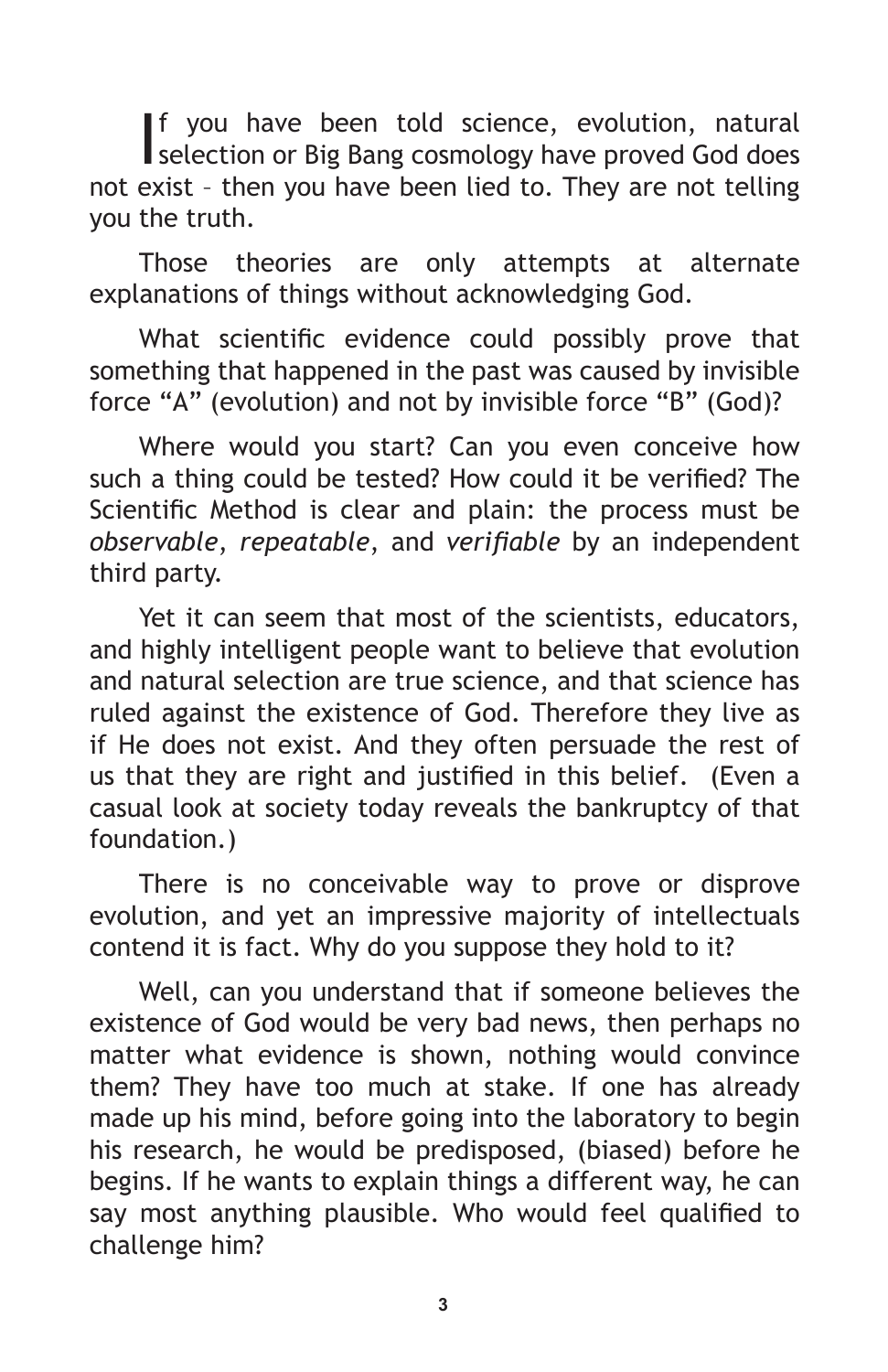Maybe you are thinking this charge of *bias* is a serious charge. Yet there are revealing indications of bias. For example: When an alternate theory, such as the theory of Intelligent Design, is put forth by reputable scientists, and is roundly and resolutely refused and rejected, isn't the most likely explanation that Intelligent Design would not be seen as good news by those who don't want a God in the picture? Bear in mind, anti-Intelligent Design minds do not have any science they can point to that shows their view is the result of (A) and not (B). But the opposition is uniform and absolute, and definitely without any true scientific proof.

They have ruled for decades. God is ruled out of the schools, resulting in fenced compounds complete with metal detectors at the entrances. He is ruled out of the courthouses, resulting in crowded prisons and a high and discouraging recidivism rate. It's all just more evidence proving the failure of their assumptions, resulting in disastrous policies in abortion, same sex marriage and gender confusion decisions about public bathrooms. All this is at a great cost, both morally, monetarily and in even in personal safety.

What difference does it make with God in the picture?

See if you agree that it makes all the difference in the world! The answers to the foundational and fundamental questions of *Identity (Who am I)* and *Significance (Do I matter),* and *Purpose (What should I be doing)* are radically different, and indeed opposite based on where you start in your line of thinking.

Are we mere accidents, products of random events? Do we have any enduring significance or any purpose at all beyond an enlightened self interest?

#### **WHAT IS BEHIND IT ALL?**

Here is an interesting approach. Let's see what you think. Take a moment and examine the three lines of evidence that together, conclusively, show that the Bible could not possibly be the result of mere human origin.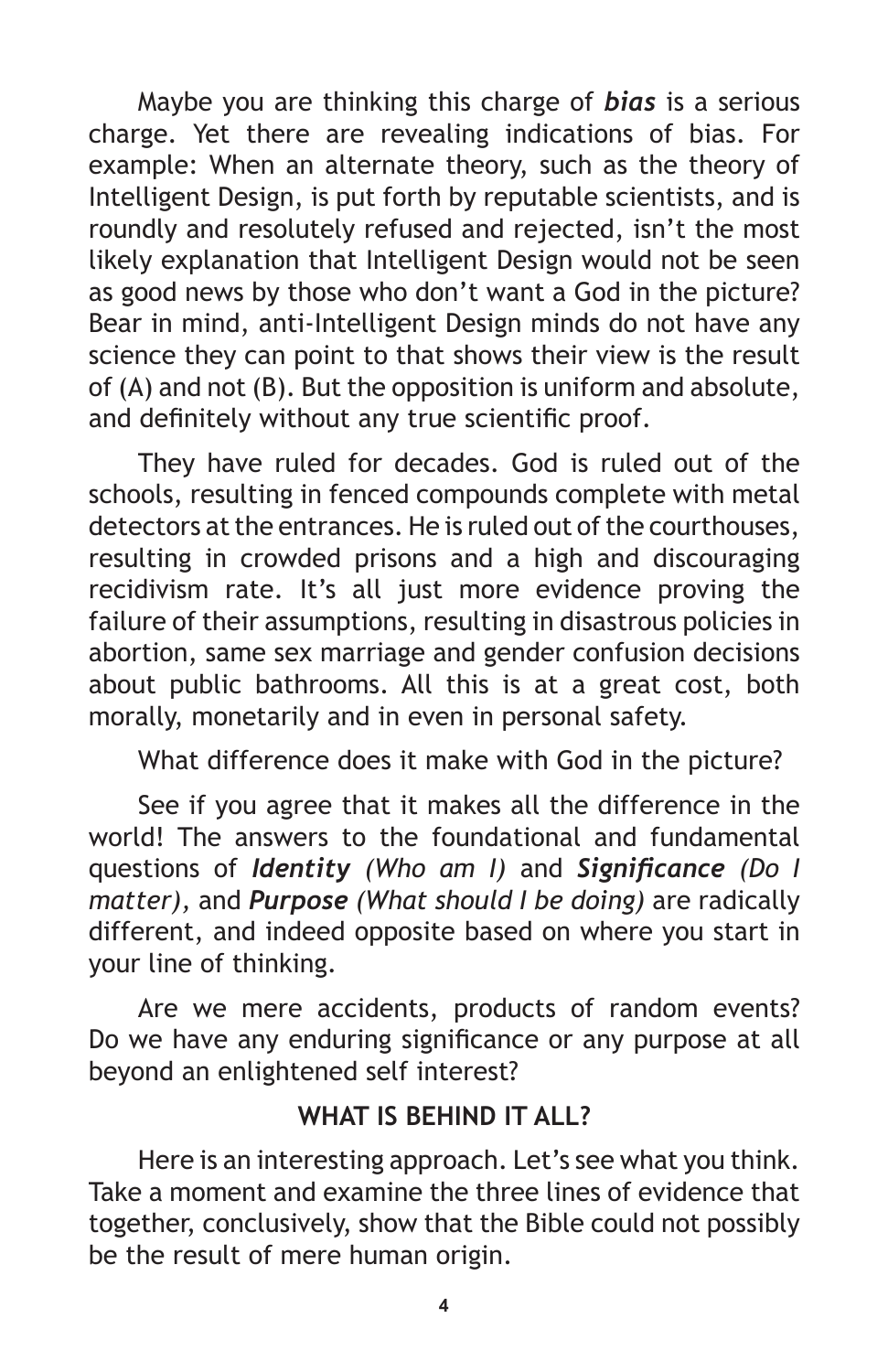The Bible is a collection of sixty-six documents, written over a period of more than thirteen hundred years by some forty authors. Among its many scribes were shepherds, a tax collector, a physician, fishermen and others who lived on three continents – Europe, Asia, and Africa.

Consider any other book written by a group, who for the most part did not know each other. These men were from different times and cultures, wrote during different periods of time, yet, their understanding of God was congruent, and the concept of God's unfolding plan was consistent and coherent. No other such book exists. That in itself is remarkable. Most books are out of date after only a few decades.

#### **EXTERNAL EVIDENCE**

Over the hundreds of years during which archeology has explored the Holy Lands, millions of dollars and millions of man hours have been invested in the excavations.

Researchers have learned a great deal. A vast number of names of people and places from thousands of years ago have been unearthed. Even with all these discoveries, *not one* has ever disproved a biblical statement.

#### **FULFILLED PROPHECY**

Perhaps the most concrete evidence of the Bible's supernatural origin is the recording of prophecy that has been documented to have been fulfilled.

The prophecies of Daniel concerning the coming Messiah and the destruction of the Temple (fulfilled in A.D. 70) have been attacked by critics who suspected the book must have been written after the events.

However, Daniel and the rest of Jewish Scriptures were translated from Hebrew and Aramaic into Greek in the 200 BC era. This fact clearly establishes that the prophecies were written hundreds of years before the events took place.

Many other Jewish Scriptures foretelling the Messiah's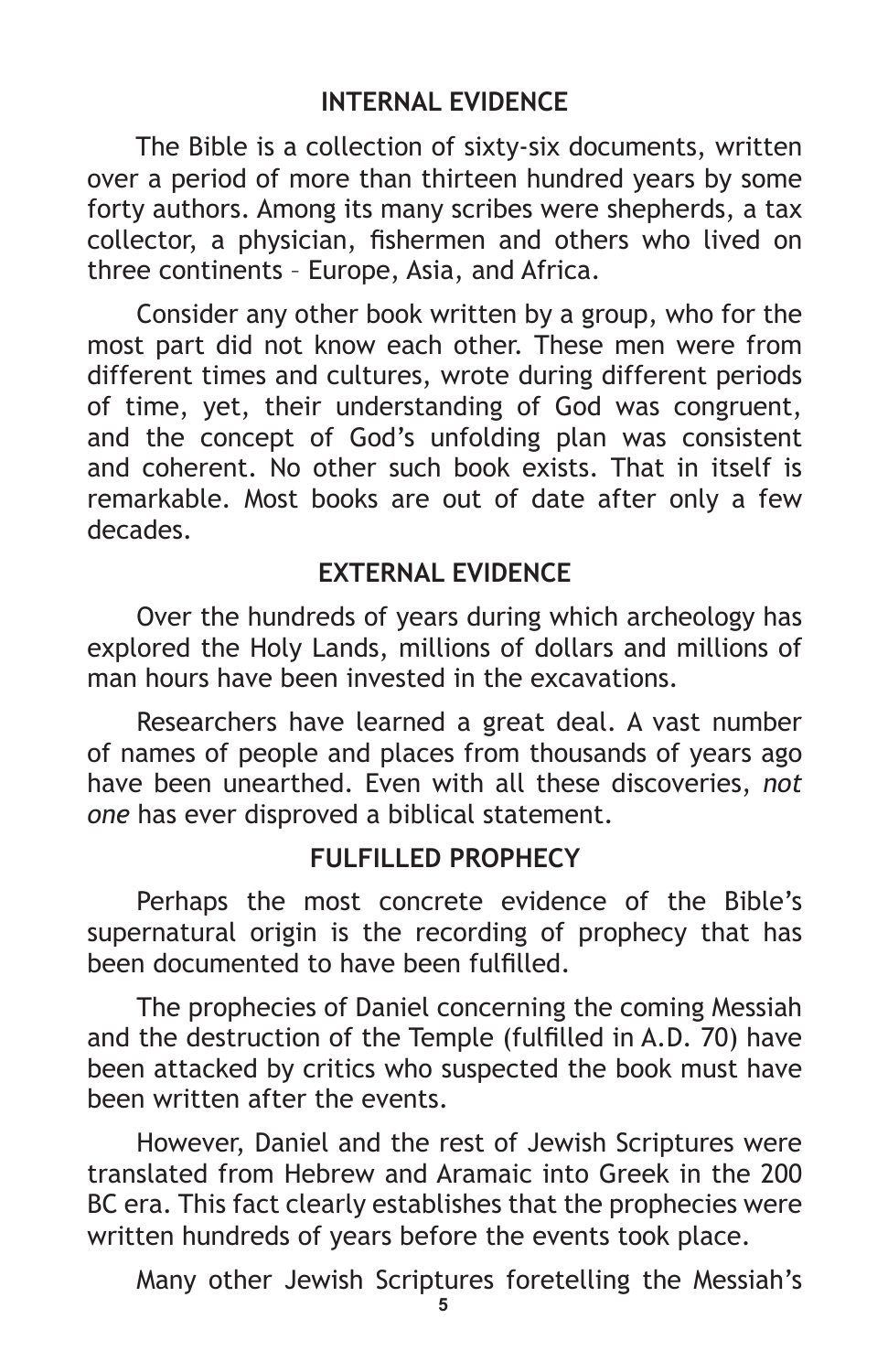birth and first advent are recorded in Isaiah 53, Psalm 22, and other places. You can Google "Messianic prophecies."

This can be demonstrated beyond reasonable doubt. That should dramatically change a secular skeptic's view of the world and everything in it.

Some have questioned the reliability of New Testament documents. They believe that much of the Scripture was not contemporaneous with the events proclaimed in its pages. They say much of the book may have been written later, perhaps a hundred, or even hundreds, of years after the actual events occurred.

Secular history records the destruction of Jerusalem and the Temple in A.D. 70. Yet, there is no mention of this in the New Testament. The Temple was far more significant in the lives of the Jewish people of that day than the World Trade Center was in the lives of most Americans today.

The World Trade Center was so large that it had its own zip code and subway stops. Suppose you found a travel brochure about the Center. It would tell you many facts: the number of people who worked there, the number of visitors on a typical day, and perhaps the number of restaurants and meals served each day.

Now, assume you find no mention of 9/11 or that day's collapse of the towers? Isn't the most likely explanation that the booklet was printed before the events which destroyed the towers ever took place?

The destruction of the Temple fulfilled the prophecy of Jesus. This would have validated His credentials as a prophet. The fact that the New Testament has no mention of it is best understood by concluding that the New Testament accounts were written by eye witnesses before the events of A.D. 70 took place, just as the Bible records.

But what about other religions? Do not "many paths lead to the top of the mountain?"

Of course, that question raises another thought—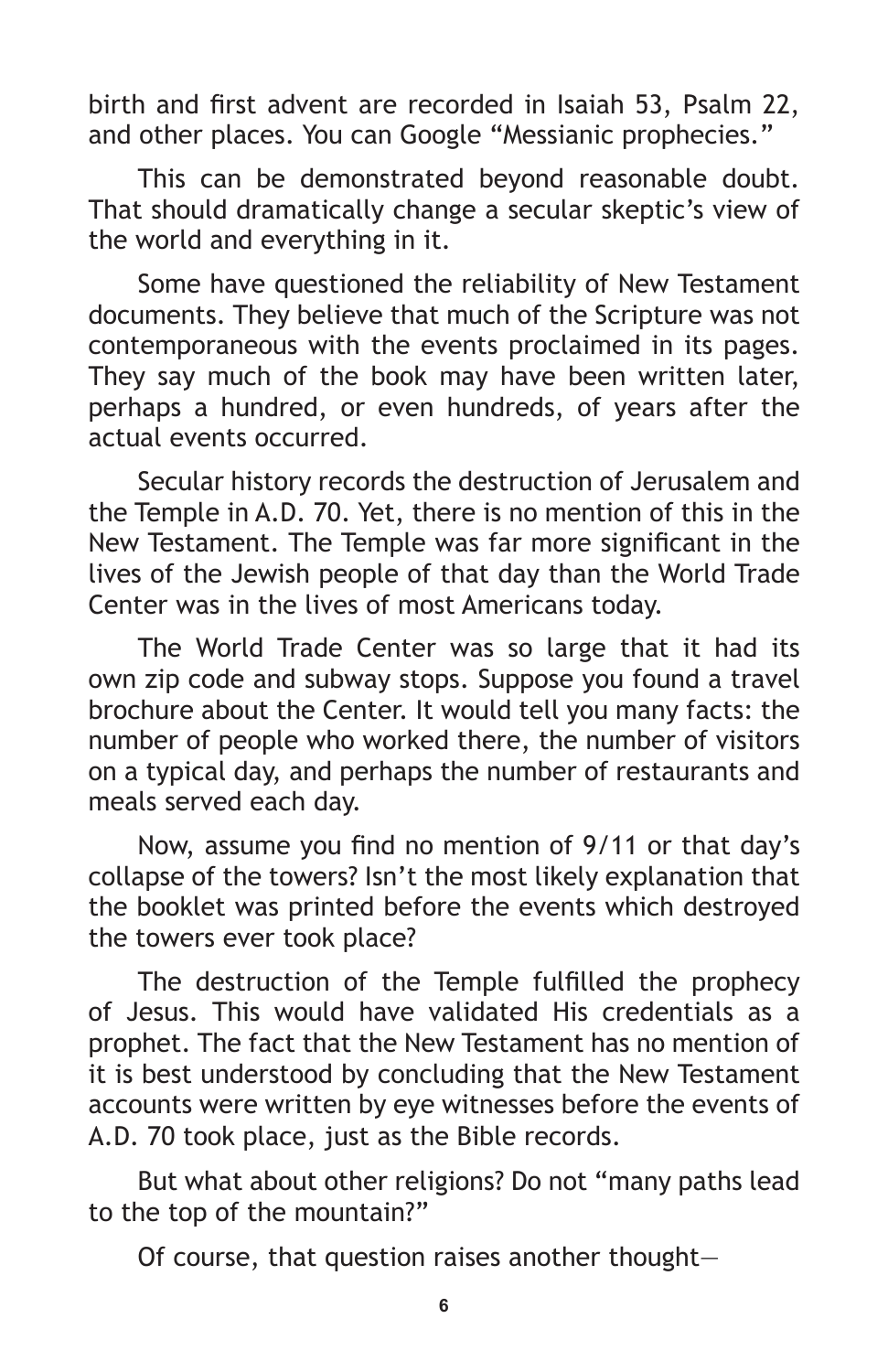Who/What is to be found at the top of the mountain?

Hindus believe there are millions of gods. Buddhists believe in no god at all. Christians believe in the God of the Bible.

Imagine that in the era of silver dollars, a criminal decides to get into the business of counterfeit coins. In considering his options he immediately discards the idea of a counterfeit silver dollar made of wood. No one but perhaps a small child, could be fooled by such. It does not resemble the genuine enough.

So, he makes a counterfeit silver dollar made of metal. And he succeeds in fooling some people. However, if he decides to add some silver content to his basic metal counterfeit, he will fool more people. The more silver he adds, the more it resembles the genuine, and the more people he fools.

Silver in the counterfeit coin corresponds to Truth in a counterfeit religion. The more truth, the more people fooled. All truth is God's truth. And the Devil can quote scripture to his advantage, as we are shown in the account of Christ's temptation in the wilderness.

Let us be on guard against half truths. The counterfeit proves the existence of the genuine.

Modern science is "Western" science and came from a Christian worldview that believed a reasonable God would create a reasonable and intelligible and rational world that could be understood. Eastern religions could never produce that.

The existence of God speaks to the foundational issues of *Identity*, *Significance* and *Purpose*.

The practical applications are life altering. How shall I treat others? Are humans mere accidental results of random processes? What if I can gain significantly by taking advantage of people? What if they are easily exploited? If I am tempted,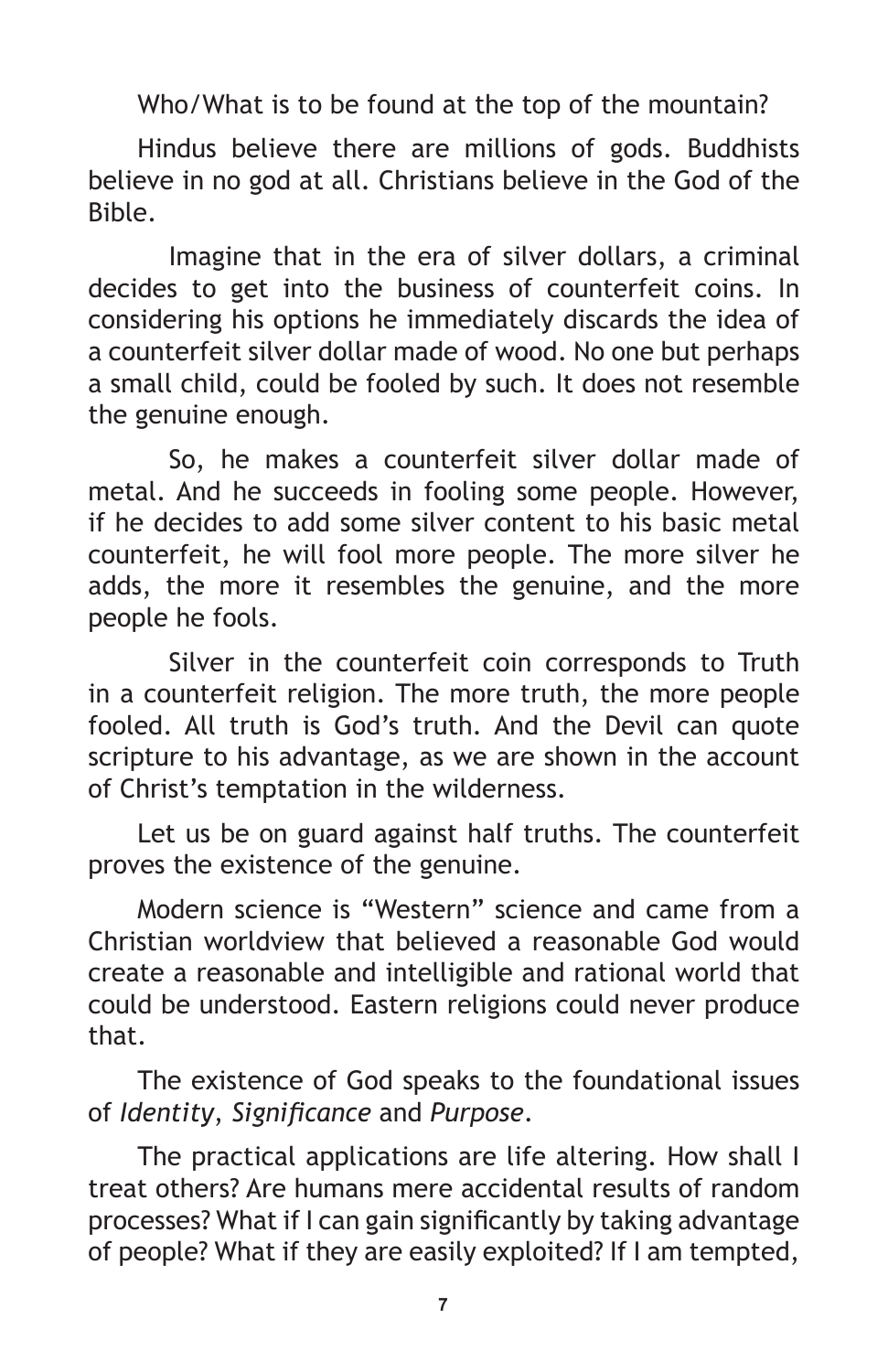why not? If we conclude that these issues have no lasting significance, and if we are cunning enough to get away with it, when temptation allures us, we are left with just the question, **"***Why not?"*

What if others feel this way *about me*? I know that some are stronger and smarter. Who can I trust? Statistics on crime are not encouraging.

So we can begin to see how leaving God out of the picture has rather profound implications.

What does it mean to be *human*? "No God" means we are mere accidents of nature. With that outlook, we are considered no more than a product of random chance events.

We live only a few short months. You must live 83 years and 4 months to attain only 1,000 months of life. A month goes by pretty fast, leaving a limited time to pay the bills, balance the check book, and the like. It's often said that life is 90 percent maintenance and 10 percent living.

Then how shall we live? Without God it is difficult to find an enduring purpose to life. How shall we view others? If they are made in the image of God, we must assign them high value and accord them basic rights.

From where do our rights come? If the government "giveth" rights**,** then the government has every right to take them away. That seems to have been what Hitler and Stalin believed. History records that on the order of one hundred million people were murdered by totalitarianism in the 20<sup>th</sup> century alone…at least partly because of an atheistic world view.

Stalin's and Mao's atheistic communism assumed their citizens possessed no rights beyond what their governments offered. Because their subjects' lives had no lasting, intrinsic value or rights, countless citizens were liquidated as inconvenient enemies of the state.

With God out of the picture, why not? How could you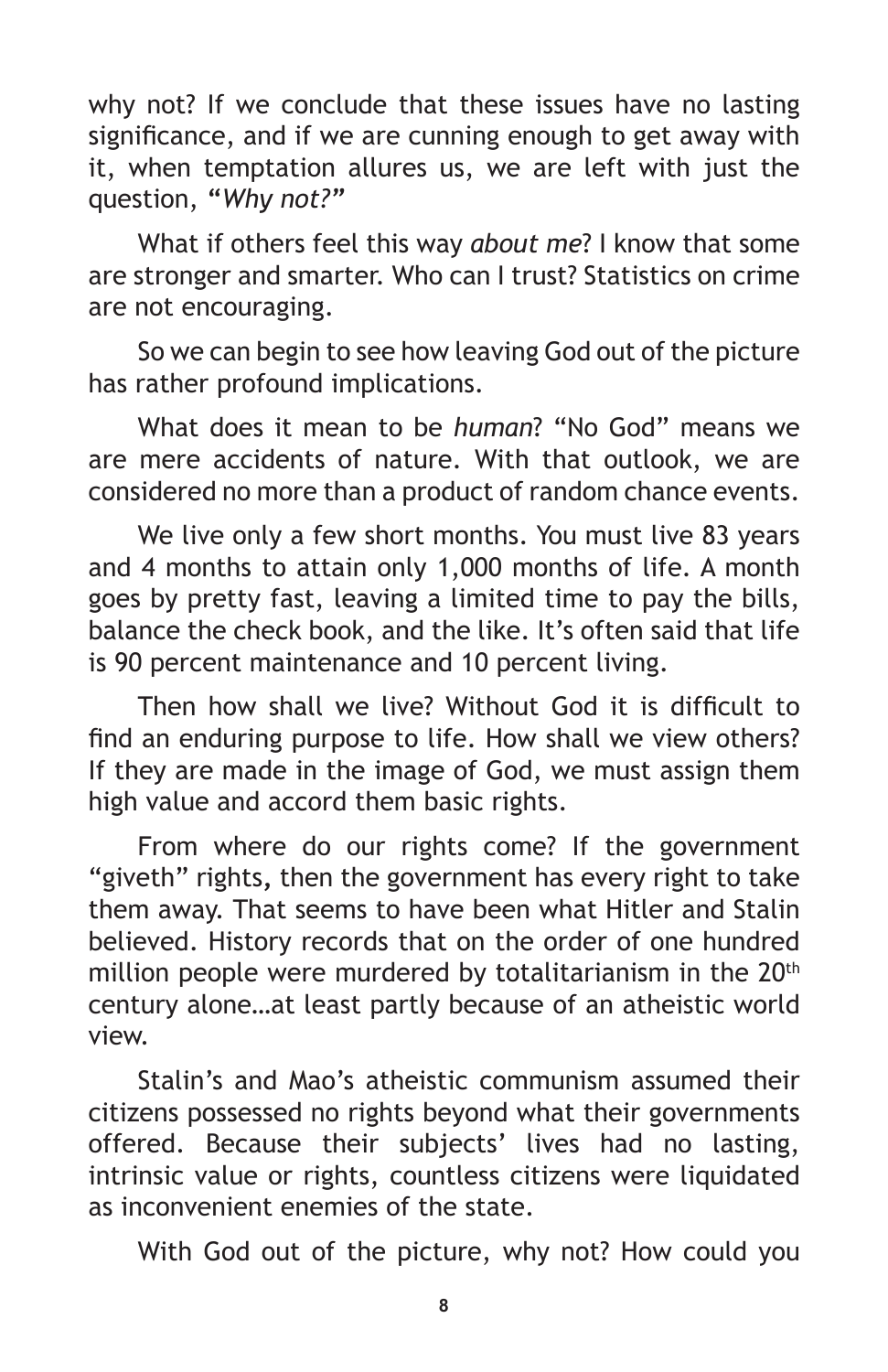call it wrong?

You need some basis to challenge it beyond, "But that's just your opinion!"

In the Declaration of Independence, Thomas Jefferson and other founders of our republic affirmed, "...they [we] are endowed by their Creator with certain unalienable rights."

From time to time, each and every one of us experiences temptation. How do you handle the temptation to do *wron*g?

 With God in the picture, we know that we, ultimately, must give an account for each time we give in to temptation. We will answer for each time we take advantage of another, whether we have lied, stolen or surrendered to other immoral infractions. Any form of exploitation or fraud will be adjudicated by a perfect and divine justice. Knowing there is One to whom we are accountable, provides a decisive basis for saying, *"No!"* to temptation.

But what if God is out of the picture? Isn't this what many believe? Without God, we may take advantage of whatever nefarious opportunity is available.

**We become experts at rationalizing behavior:**

*"It's not so bad." "Everyone is doing it." "No one will know." "It's no big deal."*

Yet when we are the *victims* and not the perpetrators, then it becomes a different picture. This is not how we want others to view the situation when *our* cell phone, iPod, stereo, spouse, children or other treasured possessions or people are in peril.

And yet the question may remain, why not? Most of us are influenced, to varying degrees, by the behaviors of those around us. If others are convinced that God is out of the picture, that no one is keeping score, and if we feel we are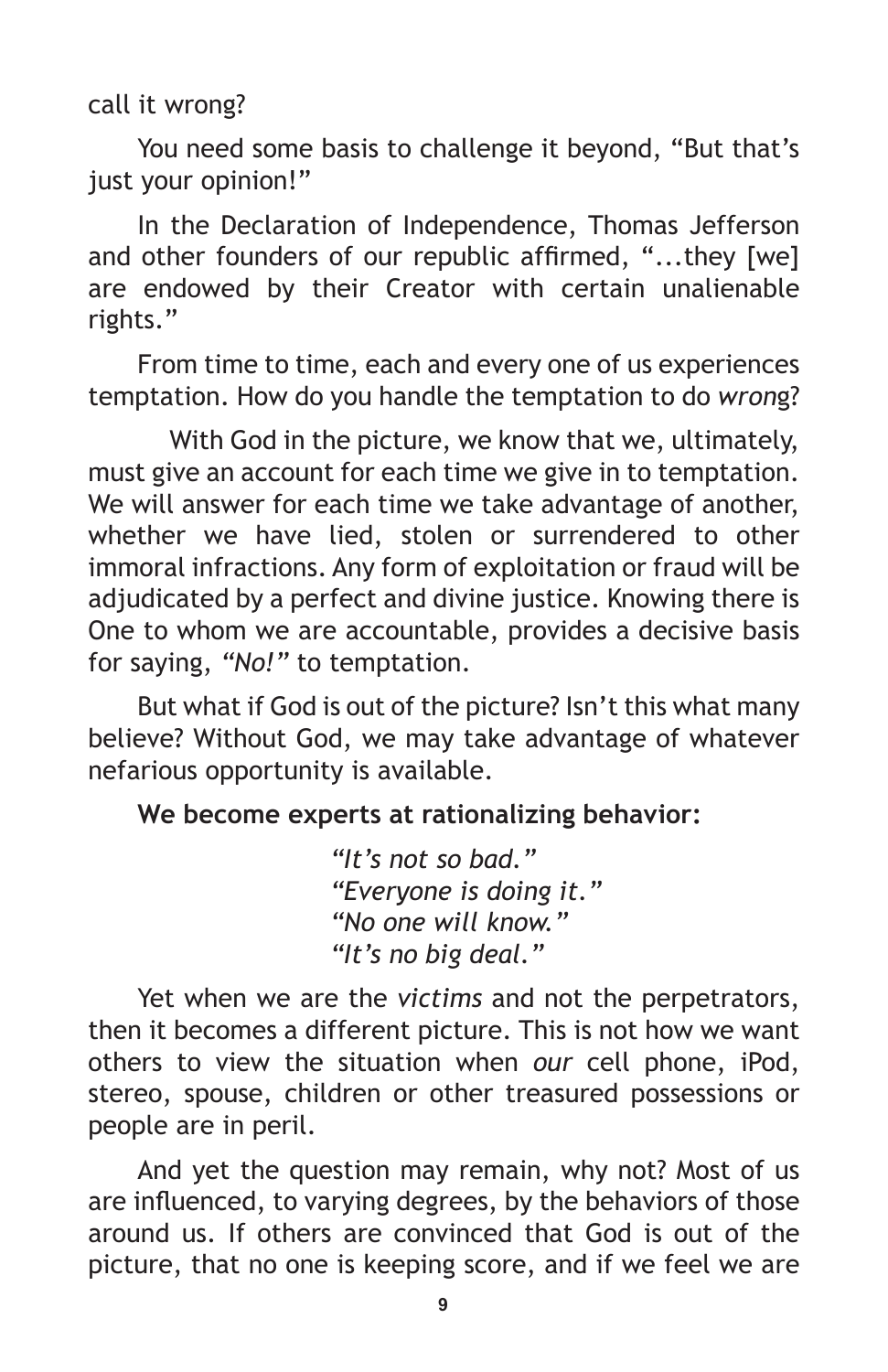likely to succeed in getting away with it, the temptation is intensified.

In January 2015, The Denver Post reported a story titled "Cold Case Murders in the U.S. 1980 through 2014". The unsolved murders over the 35 years, compiled from federal, state and local records, exceeded 211,000. Do the math and our nation has experienced, on average, 16 unsolved murders each and every day since 1980. The account did not say how many murders were solved, murderers caught or undiscovered murders.

We abandoned the ancient wisdom on how God's justice dealt with murder and with crime because we thought we knew better. There was no prison overcrowding 75 years ago and we were safer in our homes and on the street. In fact, statistically our grand daughters are hundreds of times more likely to be victims of a violent assault during their lifetimes than our grandmothers ever were.

These uncaught murderers found no reason *not to* murder their victims. The question of "Why shouldn't I steal from this person?" can slide into, "Why shouldn't I kill this person?" Thankfully, most will never cross that Rubicon, but some will.

#### **WHO IS TO SAY WHAT IS RIGHT OR WRONG? WHO GETS TO DECIDE?**

You are sometimes left with the impression that each person gets to decide for themselves. Well why not? If there is no unmoving standard of right and wrong (God), then each certainly decides for oneself.

#### **"That may be true for you, but not for me. Who made** *you* **the judge?"**

It's widely reported that a majority believe truth is *relative*, that there is no settled, objective standard (God) of truth. Does that make you feel safe when you go out after dark?

What is the solution? Isn't it the overwhelming scientific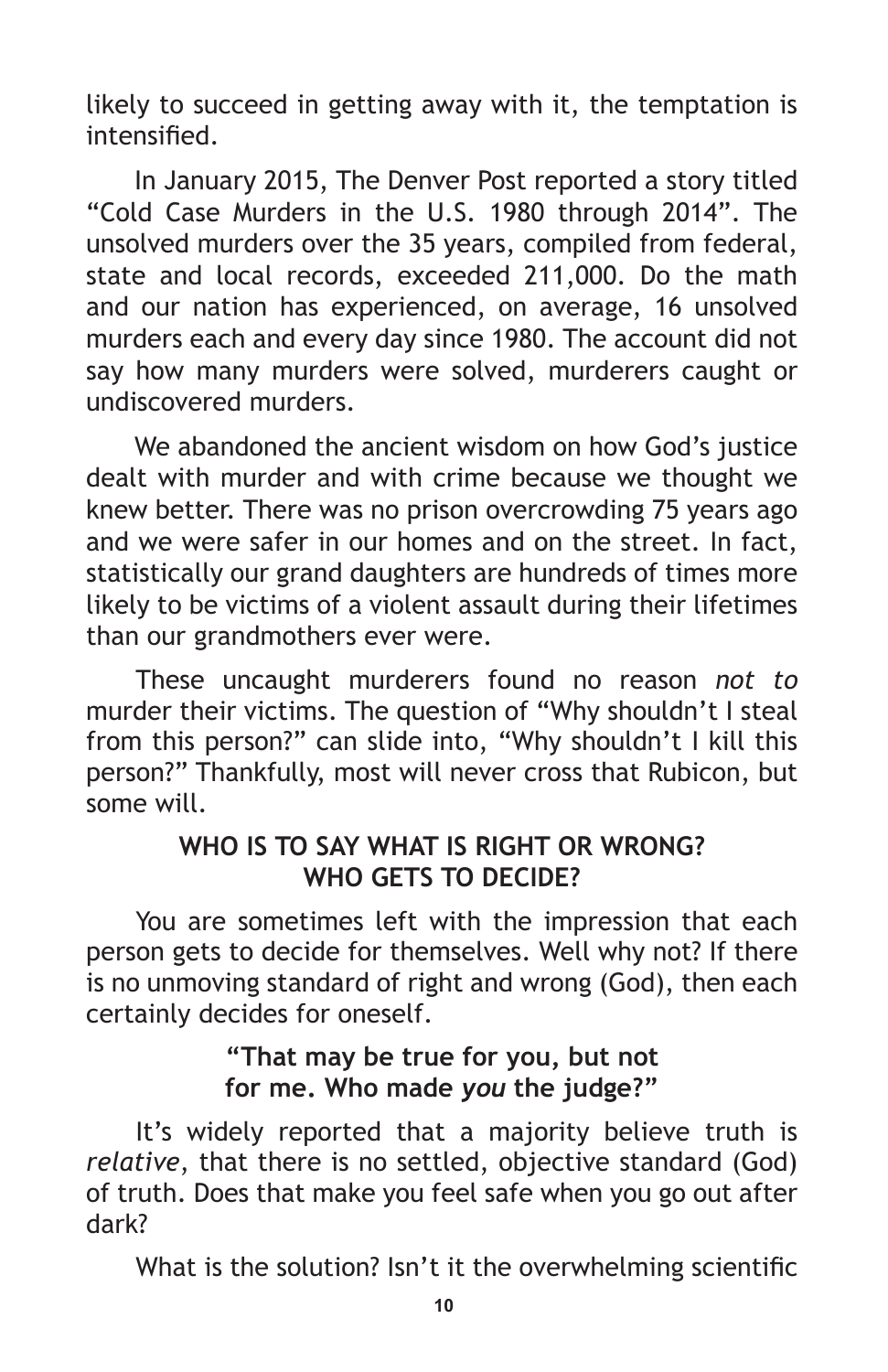consensus that God does not exist? Sadly, many scientists and educators think that way.

On the other hand, large numbers of contemporary scientists and educators have a robust belief in God, and their transformed lives attest to that reality.

#### **EVER WONDER** *WHY* **WE BELIEVE AS WE DO?**

We come to our positions of belief, whether we believe in God or not, in a confluence of differing authority groups. Most likely, we agree with whatever the reigning consensus was in the home in which we grew up. It may have been molded by schools, social environments, and/or business settings.

So, often without a great deal of thought, we come to our conclusions. A wondrous thing then happens. These now become our positions. We tend to protect them, defend them, live by them, and hold on to them, as if we had arrived there by the most rigorous and disciplined process of reasoning.

After all they do "free" us, don't they? We are now the final authority for what we will do and how we will live. We are invested in those patterns. We develop a "stake" in them, hardly aware of any perilous implications they might bring to bear.

The longer our life investment in these standards, the more difficult it can become to cut our losses. We're then likely to operate more from resolve than rationality.

In this state of affairs, we may resolutely resist the logic of God's certain existence.

So then, is there a *factual* basis for belief in God? We're betting our lives on the answers. Before that, let's consider a few questions:

*What is the rationale for atheism? Is there a factual basis? What is it? Is there a logical basis?*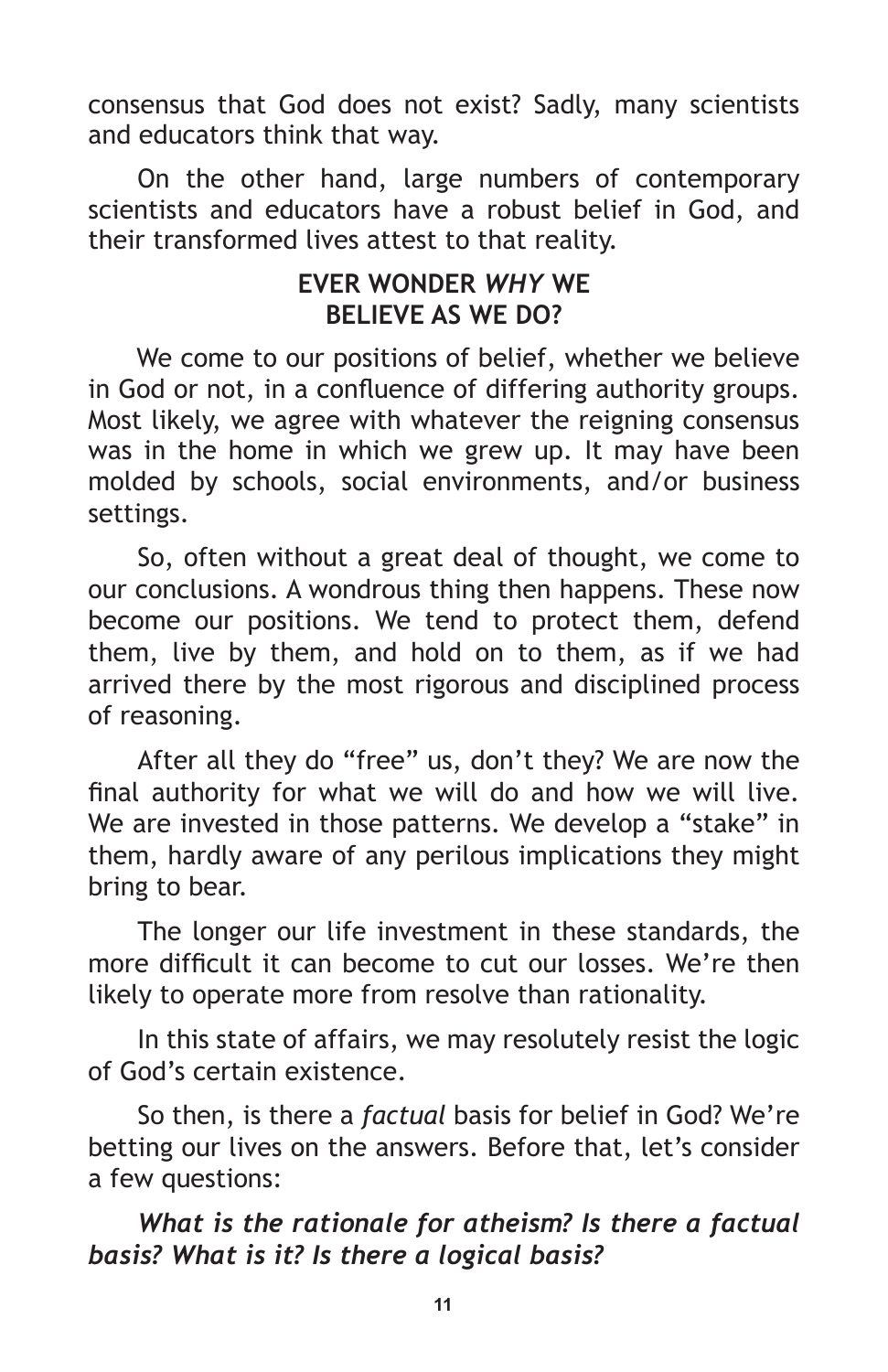I believe you will come up empty on those quests because of the impossibility of proving a negative.

The universe is large. How can you know that nowhere in the vastness of space does God not exist?

Shrink the quest down to size. You might be able to prove that there is not a spider in the room. You could make a careful and meticulous search and cover the entire area. But spiders come in various sizes. And you could not know for sure that one of the little ones did not scoot past while your attention was focused in the other direction.

So, is it rationally defensible to declare that God does not exist?

"Okay," you say, "Even if it is granted that God may, or even probably does exist, why should we believe in a talking snake?"

Isn't it widely accepted by educated people that the Garden of Eden was just a myth, or a fable? Doesn't everyone know that?

Well, not everyone. In fact, there are three powerful lines of reasoning for the open-minded. The evidence weighs heavily toward the factual basis for Eden's existence.

The law of causality, or the relationship of cause and effect, states that outcomes tend to be in a proportional relationship to the causes. For example, a firecracker produces a firecracker-size effect. A hand grenade, a blockbuster bomb, and a thermonuclear device each produce effects proportional to their size, force, and power.

So when we find a universal effect, it would logically follow there is a universal cause.

An undisputed truth is that everybody and everything dies. *Why?* It all goes back to the Garden of Eden and the Snake  $-$  Satan, the enemy of life.

Tens of millions, perhaps hundreds of millions of dollars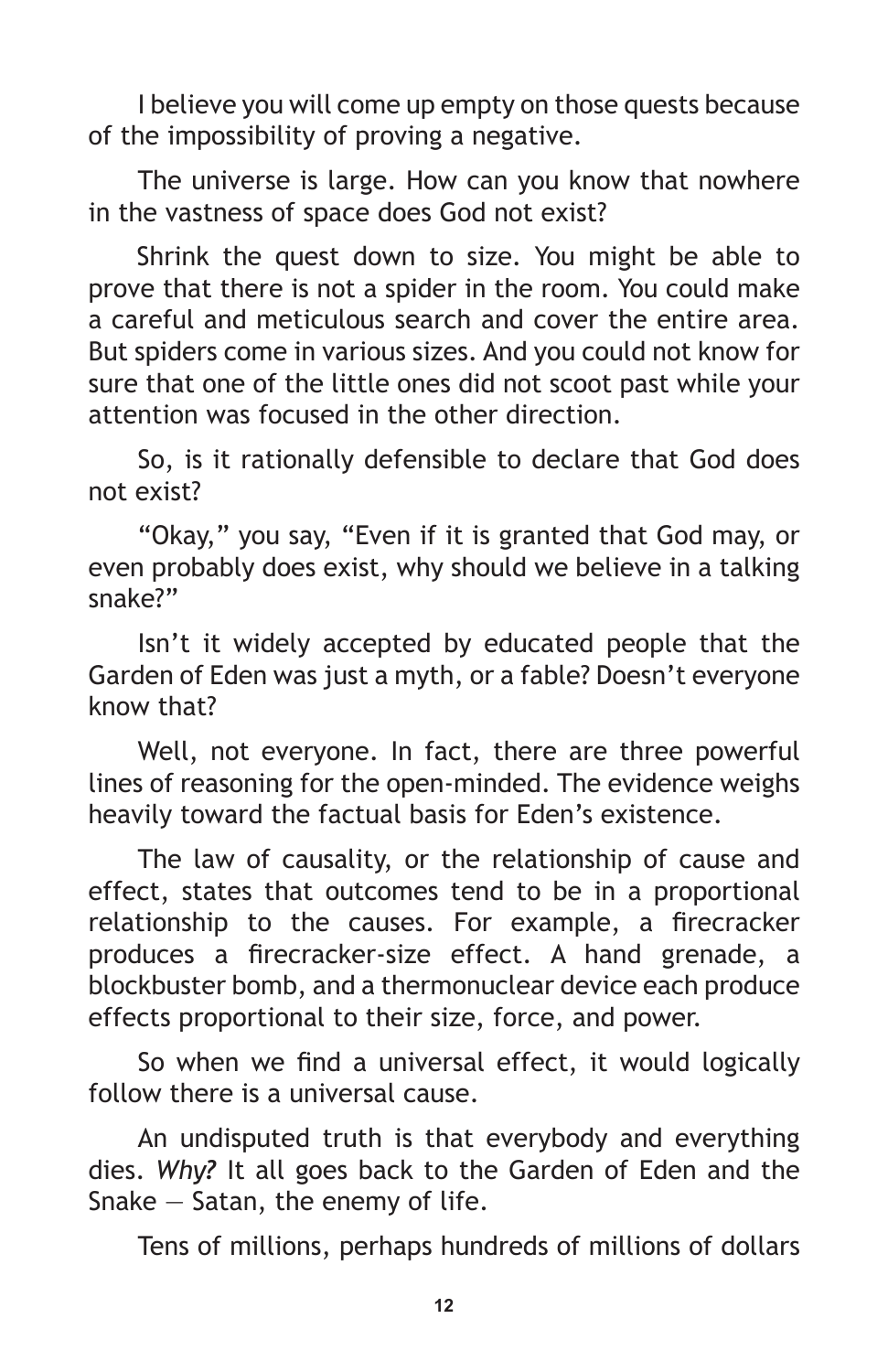are invested in research to learn why we age and how we can live longer. And yet we all die. Why?

Scripture testifies "In the day you eat thereof, you shall die."

Snake said, "You will not surely die." All of us know that is universally untrue.

*The second proof* is also found in Scripture, and its effect is also found in our worldly experience. Before man declared independence from God, he was "centered" in God. The world was then in harmony. But man switched centers; he became self-centered and thus selfish. And the world was broken, and we are broken with it.

Selfishness is why we resist God. Convinced by the lie that "our" way is best, we do not trust God's goodness and we reject His way. Selfishness equals sin. And we are all selfish to a greater or lesser extent.

A part of being human is to be self-centered. Can you name even a single problem facing the culture today that is not, in some way, a result of selfishness? We have broken homes, children abandoned by their mothers and fathers, crime, corruption in government, environmental outrages and wars. The list goes on.

*The third strong corroboration* is the all-pervasive belief in the LIE.

"What lie?" Snake (Satan) said. "What we want for ourselves, what *we* choose is better, and to be preferred, compared to whatever God wants for us." The charge against God is, "He is not good."

We have all, at one time or another believed the lie and, often, still do. Perhaps that is the rest of the explanation of why we resist, often with monumental resolve, the evidence of God's existence.

And this very declaring of our independence gives us a false sense of empowerment, self determination and control.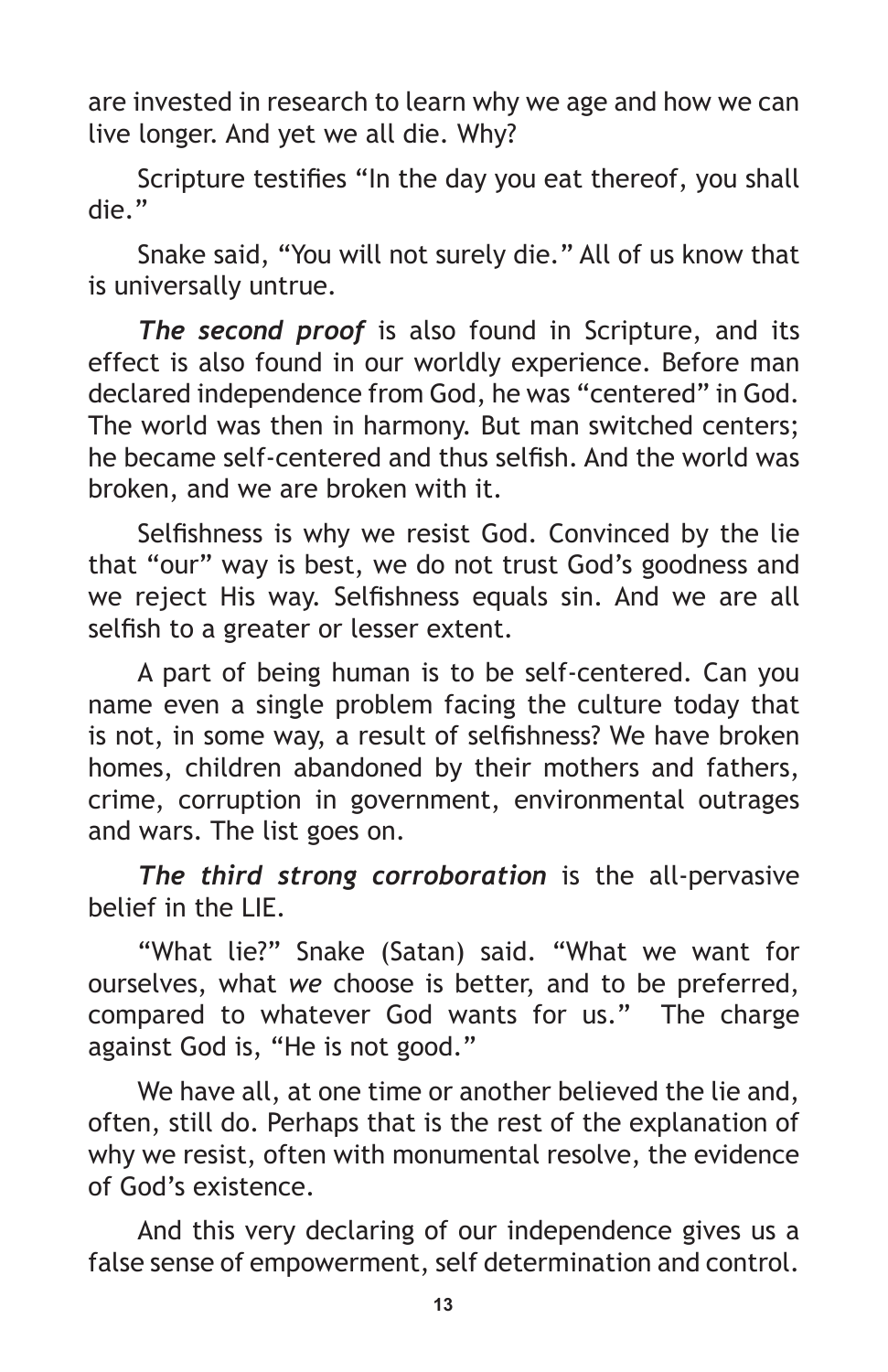Of course, we are not in control in any *real* sense, as we realize when we buckle up in an airplane.

In fact, there is very little we can exercise autonomy over. Unless you are independently wealthy, you have limited choices over where you live and work.

You do not get to choose the family you are born into, nor the century or culture. You do not get to choose your gender, your body type, I.Q., temperament, personality, nor coloring.

The most important choices we get to make are decisions about whether or not to believe the lie.

Further, there is almost nothing you have that you can hang on to. You cannot be sure you will keep your eyesight, your hearing, your mental capacity, your health, your job, your spouse or your mobility.

The one thing you are able to retain is that standing between you and the life for which you were made. *Your will*. In this, you are sovereign.

You can continue in your declaration of independence from God. You can spend your entire life in this state of rebellion and take your last breath and die—*unsurrendered* to God.

But why would you? Isn't that irrational? The only reason I can imagine is that you believe the lie—what you want for yourself is better, and to be preferred, to God's benevolent, gracious, and infinitely perfect plan for your life. You believe you cannot trust God.

It is true that some of the things God forbids can be very alluring. When God says "Don't," He is really saying, "Don't hurt yourself." Although proof can be tenuous, the moral laws are just as real as those of physics. Violate the law of gravity and the results are immediate. Moral law violations may or may not produce an immediate visible effect. An acorn takes a long time to produce a tree.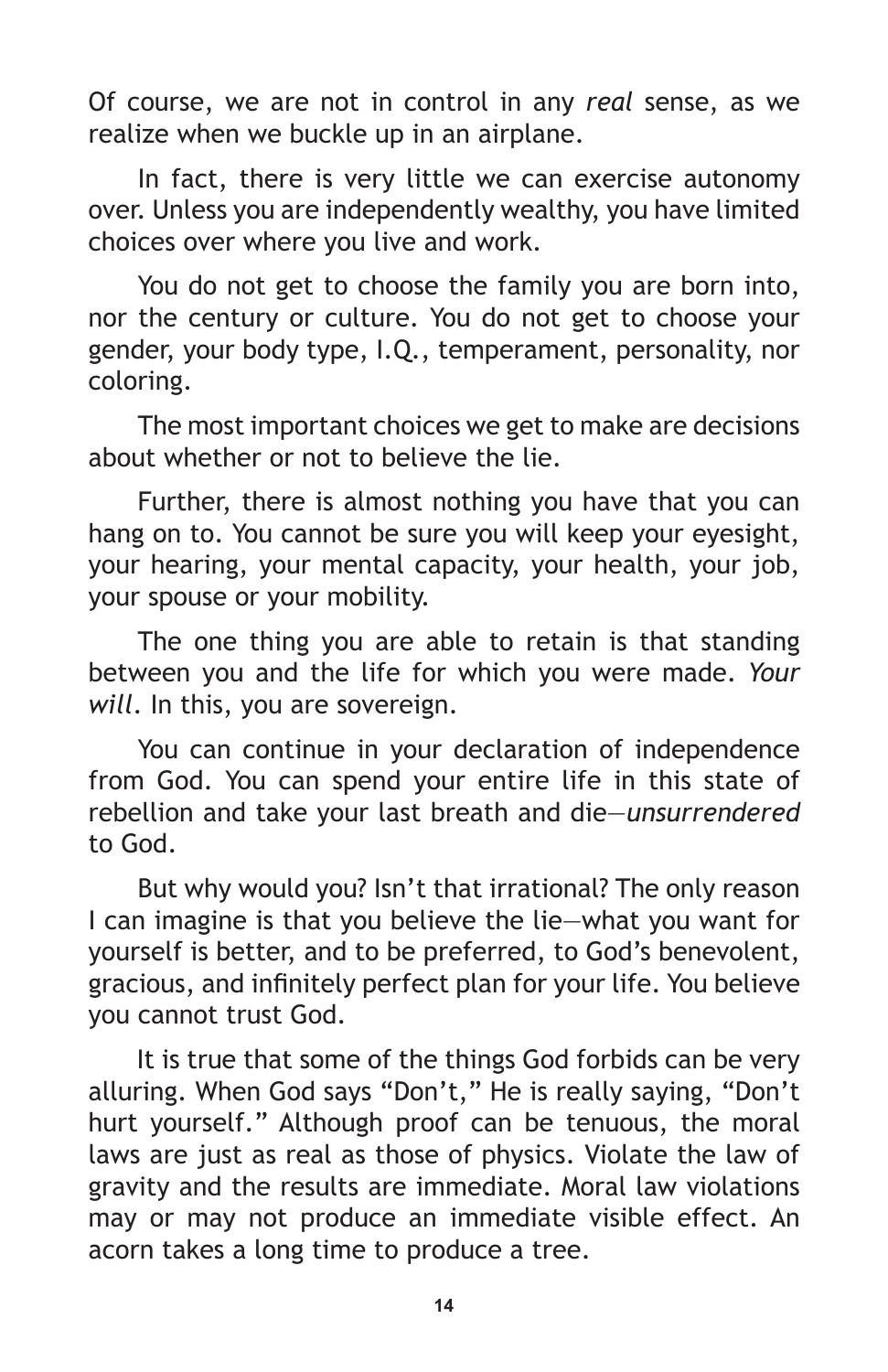It is believing the Snake that has brought us to the hurting place in which the world now exists.

So, what will you believe? Before "Big Bang" cosmology, those who did not want to recognize the existence of God attempted to find comfort in the belief that all matter is eternal. Science tells us that matter cannot be created. It can change its form, say from liquid or solid to gas, but it cannot be created. For matter to exist, there must have been a Creator whose existence transcends the science of known physics.

We inherently know that the universe had a beginning. Science theorizes how it began. Because of the fine-tuning within many forces such as, gravity and velocity, some suggest that instead of just one universe, there are "multiuniverses". The assumption is that with enough universes, fine-tuning is a given rather than evidence of design.

Of course, the multi–verse hypothesis is unprovable. The premise offers nothing to solve the problem of how it could have started on its own, without God.

Anyone with average intelligence, without support from a scientist in a white coat, can see the evidential facts regarding existence.

You may remember a particular scientist who, at the beginning of every TV episode of *Cosmos,* stated assuredly, "The cosmos, all that is, or ever was or ever will be." As far as I know, no one ever asked Carl Sagan, "How do you know that?" The answer is, "He didn't." The statement is an unprovable assertion. There is no possible way to scientifically test it. It is a statement of *faith*. Imagine that!

Yet, it is likely that millions, untrained to test assertions critically, accepted his recurring declaration as gospel truth.

Much of what we can know, without having to rely on the claims of the experts, is as plain as the nose on our face.

It is self evident that existence depicts a very high degree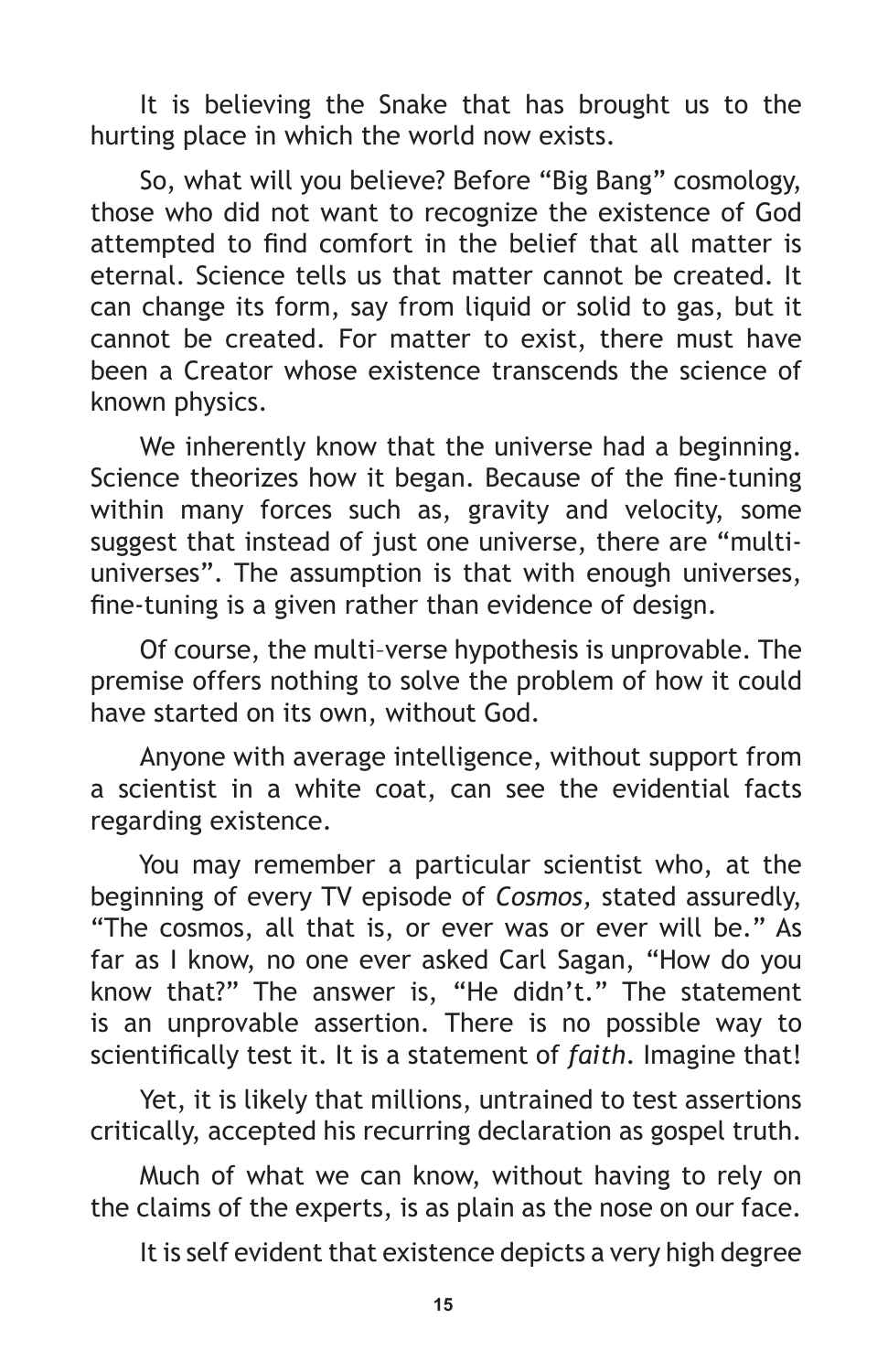of *order*. The Earth is highly organized, and many believe its environmental balance is fragile and threatened. Enormous *diversity* exists throughout the world. In the 1970s *Science Reader* reported that perhaps as much as one half of the plant life in South America was yet to be classified.

There is a mind-boggling *complexity* to all existence, ranging from living cells and DNA to the subatomic structure of the elements.

Ecology and environmentalism declare the *interrelatedness* of nature.

The *dependability* of water always boiling at 212 degrees at sea level and all the other laws of physics and chemistry demonstrate that the universe operates *under a system of laws.*

The world is highly *rational***,** *knowable,* and *intelligible*. Think about it*.* Scientists could not formulate experiments, must less test them, without this assurance of conformance to law. And the intelligibility is progressive. Modern technology confirms this.

Big Bang Cosmology cannot account for this. Naturalism/ Atheism is forced to believe:

- • **Nothing created everything**
- • **Chaos created order**
- • **Non-life created life**
- • **Non-consciousness created consciousness**
- • **Non-rational created rational**
- • **Non-personal created personal**
- • **The blind created vision**
- • **Non-hearing created hearing The list could go on.**

This isn't rational. *The existence of God is proven by the rational, logical nature of things being understood as it is.*

God Is Love. And He loves you. Yet, we declare our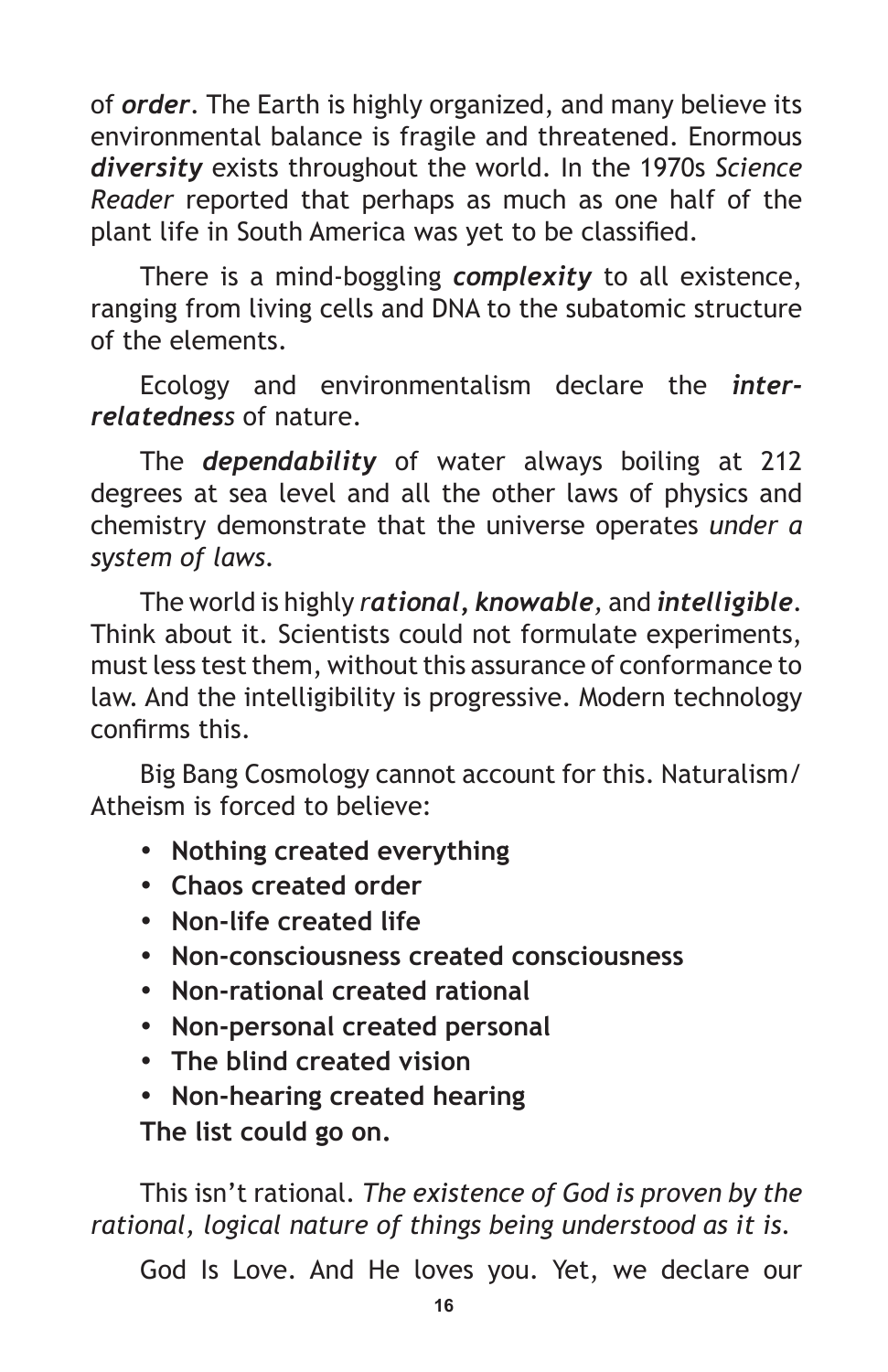independence from God, which is an act of rebellion, or sin. And God's wrath is revealed from heaven against all sin.

Recently a vase was discovered during an archeological dig with the inscription, "A thing is worth what someone will pay for it."

What are you worth? God loved you so much that He sent His Son Jesus to die for your rebellion against Him. (John 3:16) He paid a terrible price to save us all from an awful fate.

That is quite a price to pay. You and I can resist this knowledge with a resolve that is beyond all logic and rationality.

Why? It is because on some level, we believe the Lie that originated in Eden. What lie? The lie that, "What we want for ourselves is better, and to be preferred, to what a benevolent God has planned for us."

Don't believe it. Millions and millions of Christians testifying over two thousand years proclaim God's truth. God is love. And He loves you.

Snake says "God is not good." The more common, modern statement is*,* "God does not exist". Either concept renders you being of little value, significance, or meaning.

You are asked to believe all this without any factual basis to back it up.

#### **WHY WE KNOW GOD EXISTS**

The realistic foundation establishing God's existence is the **ORDER** of our world and universe. From the very smallest things to the very largest, we can perceive a universal order. That order is additionally demonstrated by the laws of physics, chemistry, mathematics, music, botany, geology, and more. To this add:

- • **DIVERSITY**
- • **COMPLEXITY**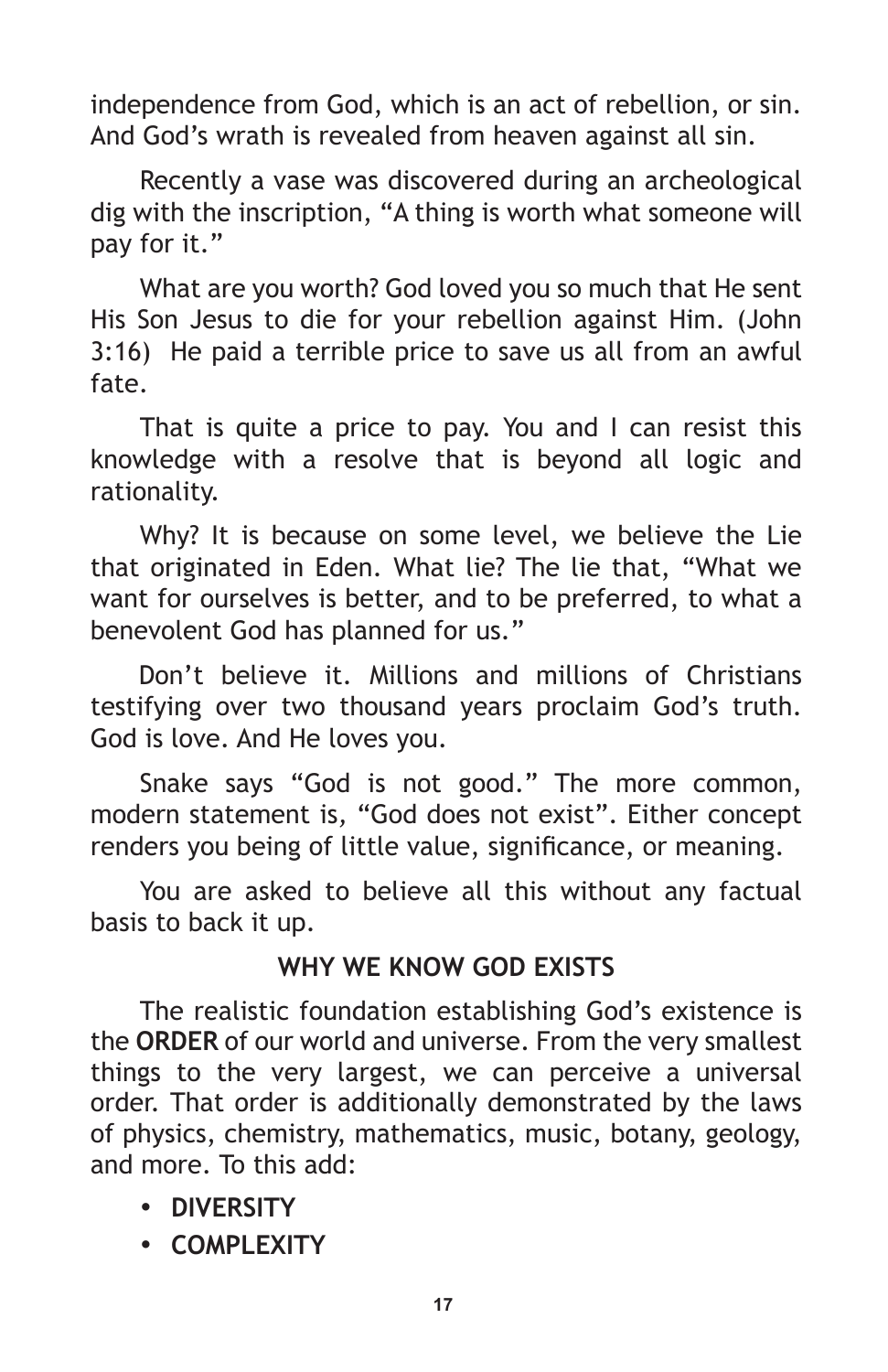- • **INTER-RELATEDNESS**
- • **INTELLIGIBILITY**

Big Bang cosmology offers no explanatory power to account for those.

"Oh, yes we do!" exclaims the atheist. "Darwin's theory of evolution and natural selection explains them all!"

Do they really? Natural Selection is so God-like in its presumed authority that modern-day evolutionist and atheist, Richard Dawkins, feels the need to go to great lengths to explain that natural selection "is blind, mindless and without purpose." He doesn't offer where or how he learned that. I suspect his is another "faith" statement for which there is no method of proving, he's just asking us to believe.

After all, wasn't the purpose of the whole enterprise of natural selection an attempt to account for things without the need to refer to the supernatural or to God? It's a small wonder that many of us can feel our lives have little purpose.

A fertile imagination finds few limits. "It may have happened like this," or "it could have been this way." So given enough time, say billions of years, and a blind, mindless, and purposeless process "could" account for the order, complexity, and diversity, and so forth, that we all see and experience.

It is important that we see Darwinian Evolution and Big Bang Cosmology for what they are. They are alternate explanations that attempt to answer the important questions They do not succeed. God is the better explanation.

We have seen photographs of man's footprints on the moon. The Lunar Lander was designed with the assumption that dust on the moon's surface would be consistent with known rates of accumulation on Earth, based upon more than a century of record keeping (factored by the moon's lower gravity and lack of atmosphere). The supposed billions of years were expected to result in dust depths measured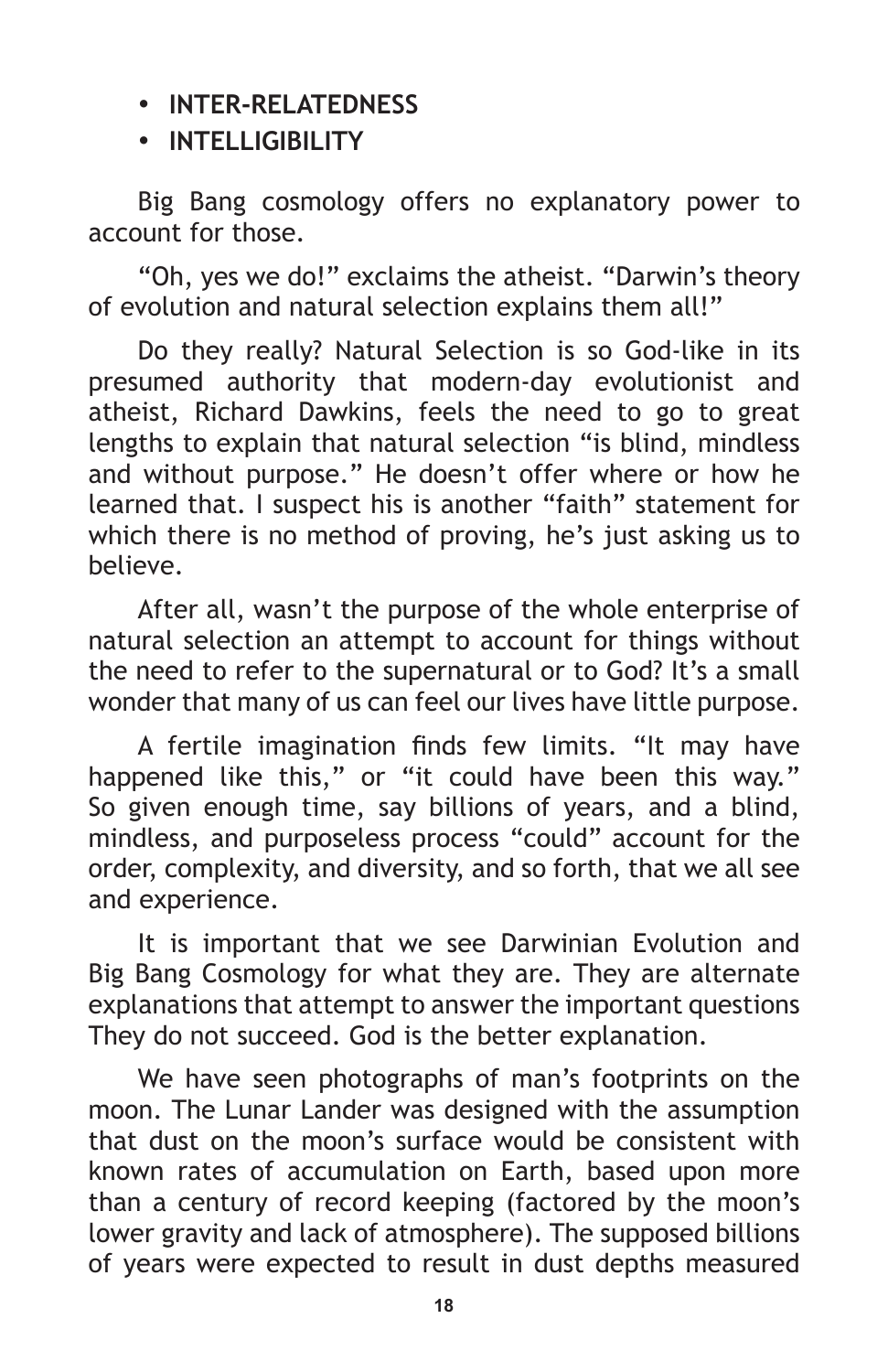in feet, as the Lander's design shows, not the couple of inches the photos reveal—a depth consistent with six to ten thousand years of accumulation.

Of course God could do it any way He chose — through billions of years, or if He could make Adam as an adult male, he could also make mature trees, rocks and galaxies, fully mature with all the signs of age.

Much of what we think we know about the age of the Earth is founded and grounded on the assumption that the "clock in the rock" began it's countdown from zero. Or in the case of space, that velocity has always remained constant.

They believe they can compute the age of the universe by calculating the distances of galaxies from the center, yet in other places they say they cannot know where the center really is.

This is, of course, an unproven and unprovable assumption. There is no way to verify it. In any case, you need *Someone* to get it all started. It begins to sound like a fairy tale for adults. You know, like a rabbit out of a hat, except without a hat and even without a magician.

We don't know how much we don't know. Therefore, when the atheist opposition sets forth extensive and comprehensive narratives across the disciplines of astronomy, botany, biology, chemistry, physics and others, we feel that we are not in a position to adequately address them or to refute them.

Yet we see this colossus astride our modern world ruling the schools and the government, and are tempted to feel there is little we can do about it, as we slide faster and faster into chaos. They say: "We can go into the lab and prove that the rate of decay in this fossil, or this rock is constant. And we can prove that it would take – millions or billions of years to reach this stage. Therefore, we can know the universe is billions of years old."

But what they cannot prove, because there is no scientific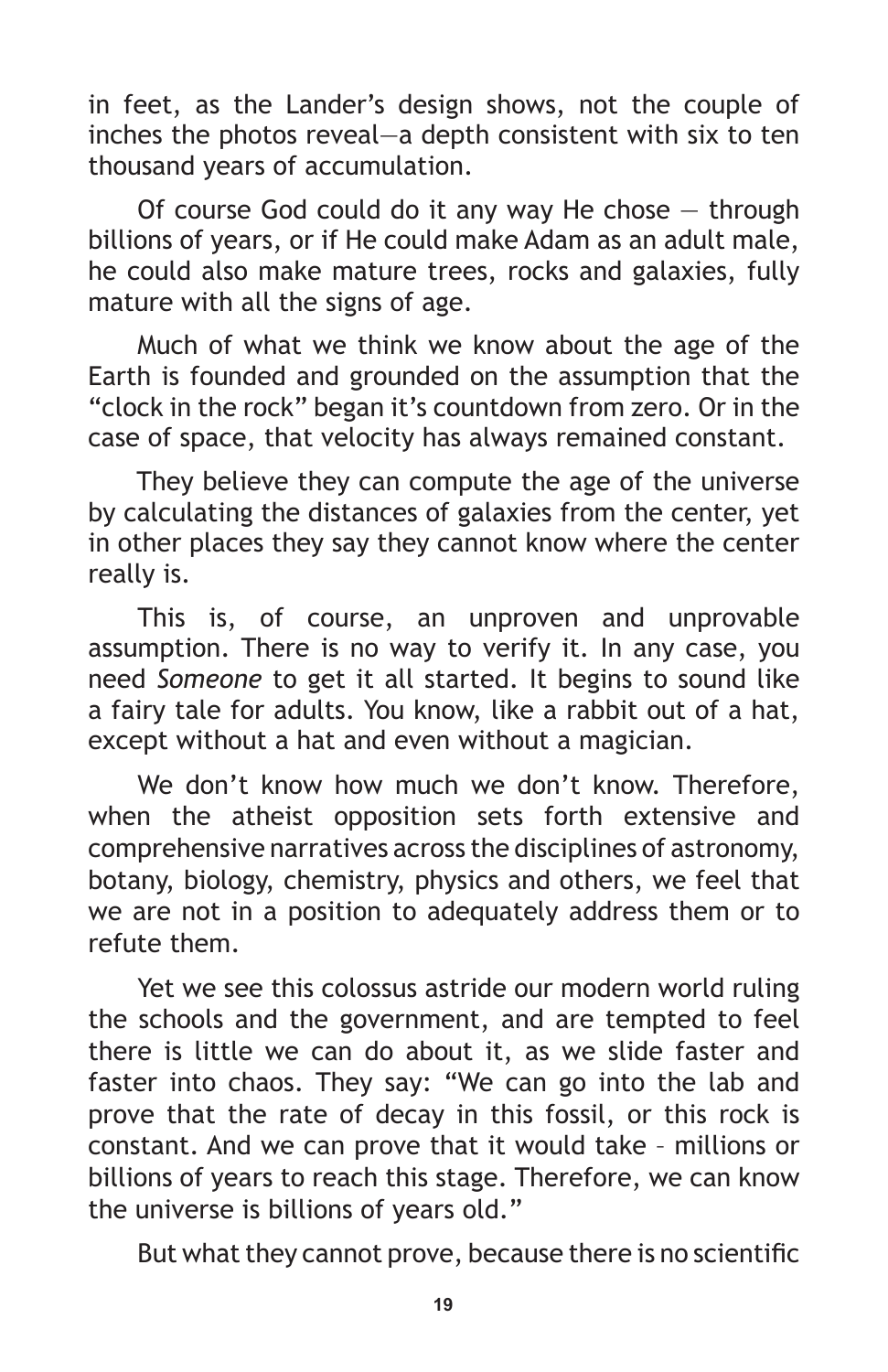way to test it, is that the clock in the rock, or in the fossil began its countdown from zero. With no way to prove base point, they must assume it. In fact, they must have faith that it is so! So, the whole colossal edifice is grounded of an assumption – on faith. They have no proof, and yet they rule.

These erroneous beliefs rule ONLY because others do not know there is no proof for these foundational assumptions.

The remoteness of the galaxies is used as an example by these "scientists" as well. They say: "We can go into our labs and prove the speed of light. They assume, but cannot prove that the speed of light is the fastest anything can travel. They say it would take billions of years to get to earth.

What they cannot prove is that God does not exist. Indeed this is the reason for their alternate explanations – to show how humans can *understand* without the need of "the God hypothesis."

God made Adam as a fully mature human with all the attributes of age. He did the same for trees, rocks and galaxies. They claim differently. They think they have proved it. They are wrong.

What shall we do? The Dead Sea is dead because it receives water but does not pass it on. Let's make sure we are not like the Dead Sea, receiving yet not passing truth to others. Tell someone. Tell everyone. Let The Whole World Know!

If you begin with "No God," then you must come up with another explanation. When you renounce the Snake-lie you no longer need another version.

#### **THE GOD OF THE BIBLE IS:**

- • **Sovereign**
- • **Eternal**
- • **Unchangeable**
- • **Spirit**
- • **Omnipotent**
- • **Omniscient**
- • **Omnipresent**
- • **Holy**
- • **Righteousness**
- • **Justice**
- • **Love**
- • **...and more**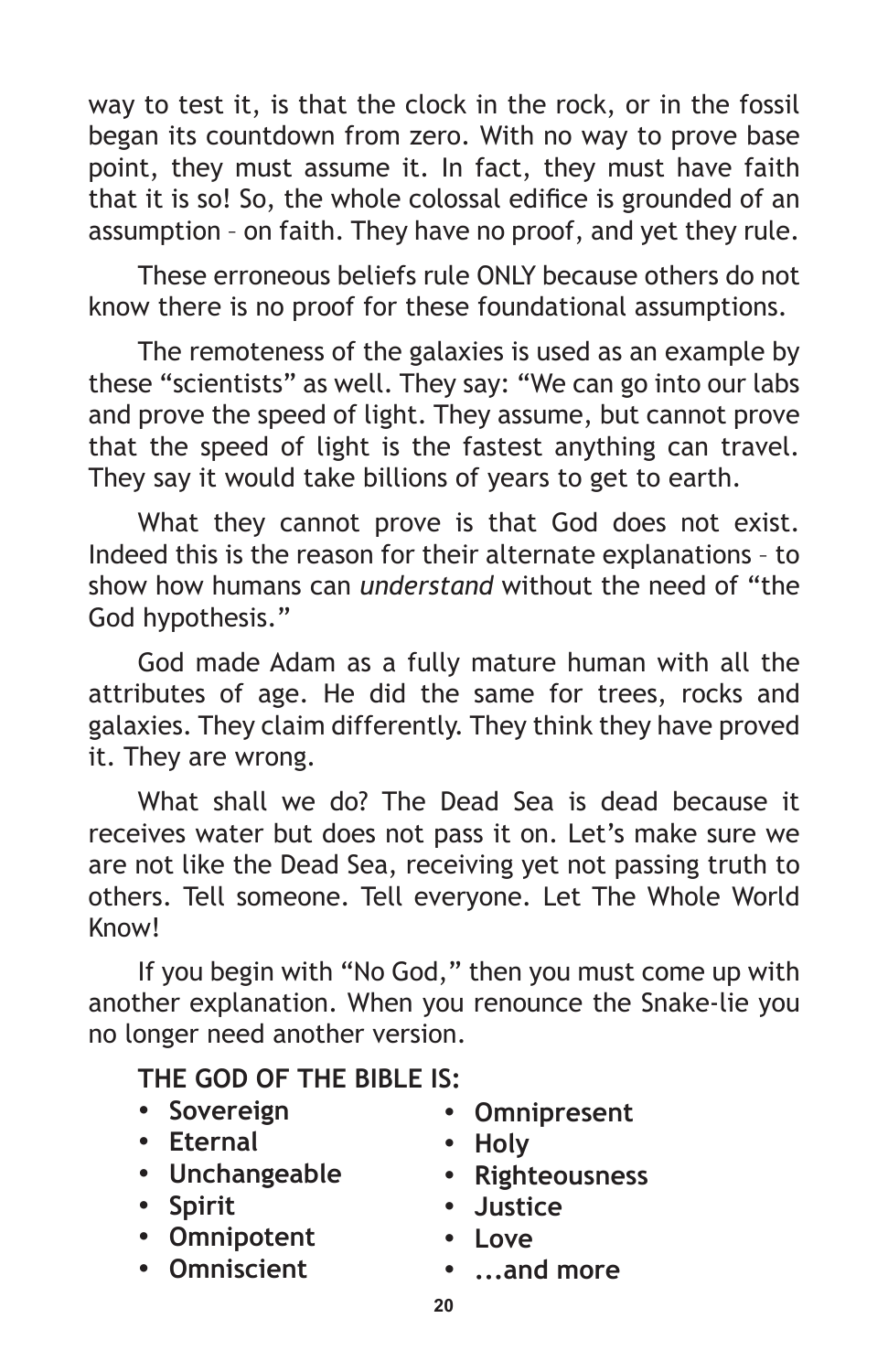Scripture declares that the evidence for God's existence is clearly seen. We resist the evidence in order to serve our own mistaken self-interest. We choose to believe the Snake.

Knowledge really does have power. With what you now know, you can act upon your own best interest. And is it not wonderful that you have the great honor and privilege of testing the message in the laboratory of your own life?

Now you can ask *who* can you trust? Some may dethrone God in their lives, but that doesn't change the fact that He continues to rule and reign.

Your home had a builder. You do not need to know his name to know he exists. The building itself proves that. No building at any time ever just popped into existence uncaused. Yet there are those who want to say that's just what the universe did. Uncaused. One Tuesday afternoon.

#### **CONSIDER THESE PHENOMENAL STATEMENTS:**

**MATTHEW 7:13** "Enter in at the straight gate: for wide is the gate, and broad is the way that leads to destruction, and many go in there."

**2 CORINTHIANS 5:17-21** "Therefore if anyone be in Christ, he is a new creation; old things have passed away; behold all things have become new. And all things are of God who has reconciled us to Himself by Jesus Christ, and has given to us the ministry of reconciliation. To wit God was in Christ, reconciling the world unto Himself, not imputing their trespasses to them, and has committed to us the word of reconciliation. Now then, we are ambassadors for Christ, as though God did beseech you by us: we pray you in Christ's stead, be reconciled to God. For He made Him to be sin for us; Who knew no sin; that we might be made the righteousness of God in Him."

(If you feel an impulse to resist, you do not have to yield to it. You have the power to choose God.)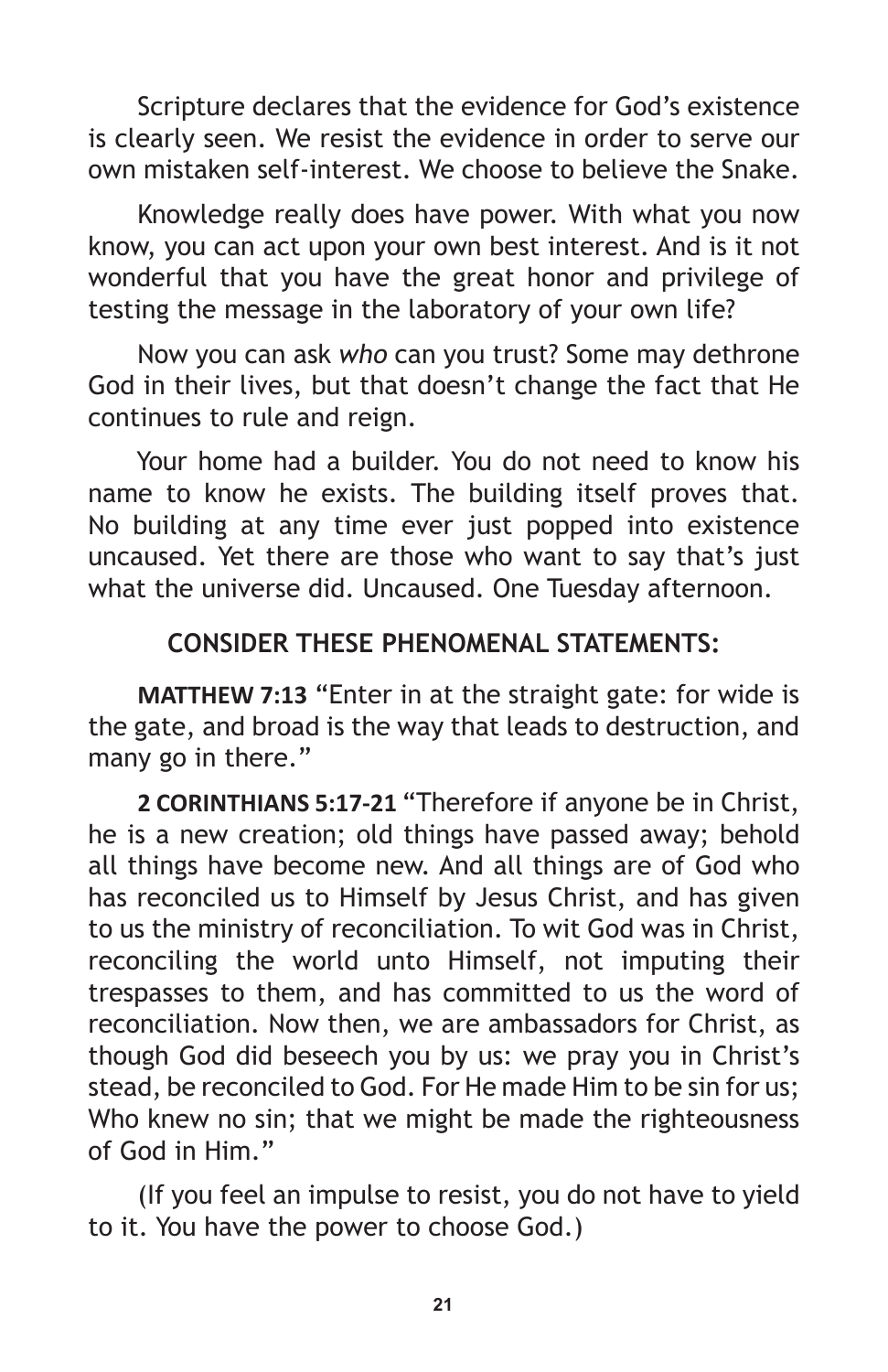Is not this the most wonderful news anyone can ever receive? A brand new life. A fresh start. *Finally*—a true reason for living.

Don't miss out. Ask God to reveal His salvation to you. What do you have to lose? Don't trust the Snake.

Some are troubled by the aspect of mystery found in the Bible.

It has been observed that the four most mysterious words in the Bible are, actually, the first four: IN THE BEGINNING GOD.

With God in the picture miracles are to be expected.

Carl Marx famously said: "Religion is the opiate of the people."

The shooters in schools, after murdering classmates and teachers, often take their own lives supposing they have avoided culpability.

*The real opiate of the people is the inculcating of the belief that after death, there is only nothingness.*

God in the picture makes all the difference in the world. May He grant us conviction of sin and show us our Savior.

Whether you know it or not, there exists an infinitely powerful and good Being, who is holy, righteous and just who loves you and me.

And beyond our ability to comprehend, in spite of knowing every wrong choice we have ever made, He desires to be reconciled to us. Is not this the greatest thought that can occupy the human mind? Invite God to show you that this is true. Then, when asked you can tell others "I believe God Himself proved to me it is true." What do you have to lose? What do you have to gain? Ask. Seek. Find. To reject God is to accept that the final reality is The Survival Of The Fittest. Can we really live in the hopeless despair of that?

Christian belief is not a philosophical argument. Scripture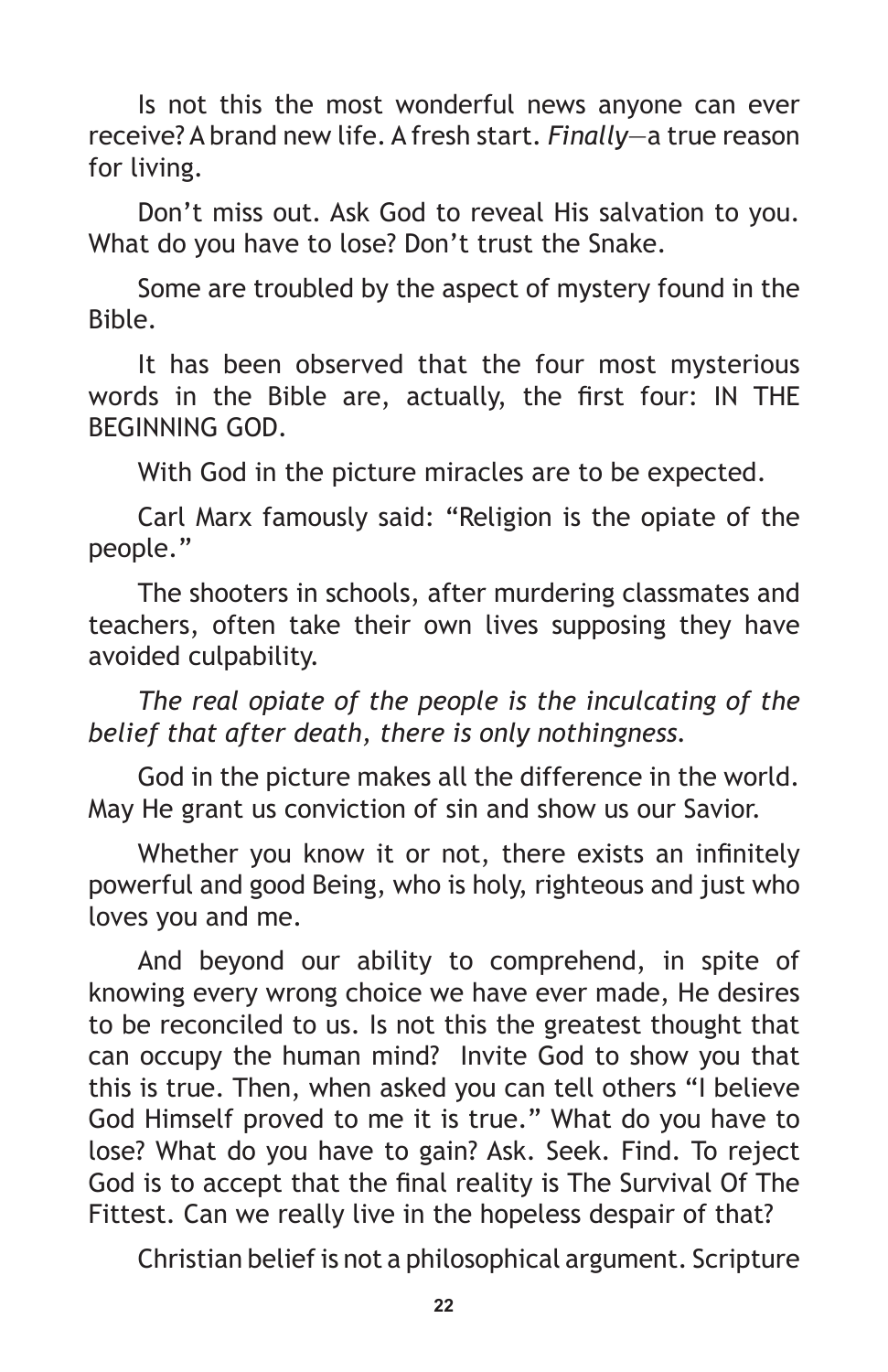claims that Jesus rose from the dead. The church claims He is alive today. Every book of the New Testament claims its authority not on the death but on the resurrection. This is not difficult to prove. You can know for yourself. For certain. All it takes is a prayer uttered in all sincerity.

# *Will you let this be your moment of truth?*

#### **THE PRAYER**

Dear Lord,

*Based off of what I have been able to discover so far, I thought You didn't exist. But as I consider that You do exist and did create this world, I know that I have not followed Your standards or even cared to follow them. Help me in this moment. Forgive me of all the wrong I have done. I accept Your Son Jesus as having paid for my sin, and made a way to connect to You. Help me discover more of your Truth as I look to you as my Savior and leader. In Jesus' name, Amen.*

#### **HOW GREAT IS THE DARKNESS**

You now know more than 99% of your family, friends, and co-workers. Will you allow God to use you to shine light into their darkness? Of course the Enemy will try to persuade you otherwise. Don't let others "call evil good, and good evil" any longer. You have the basis, God, for declaring what is right and what is wrong. Resolve that when you look back a year from now, ten years from now, or decades from now, you will be filled with joy for your choice of speaking these truths out to others who need God's light.